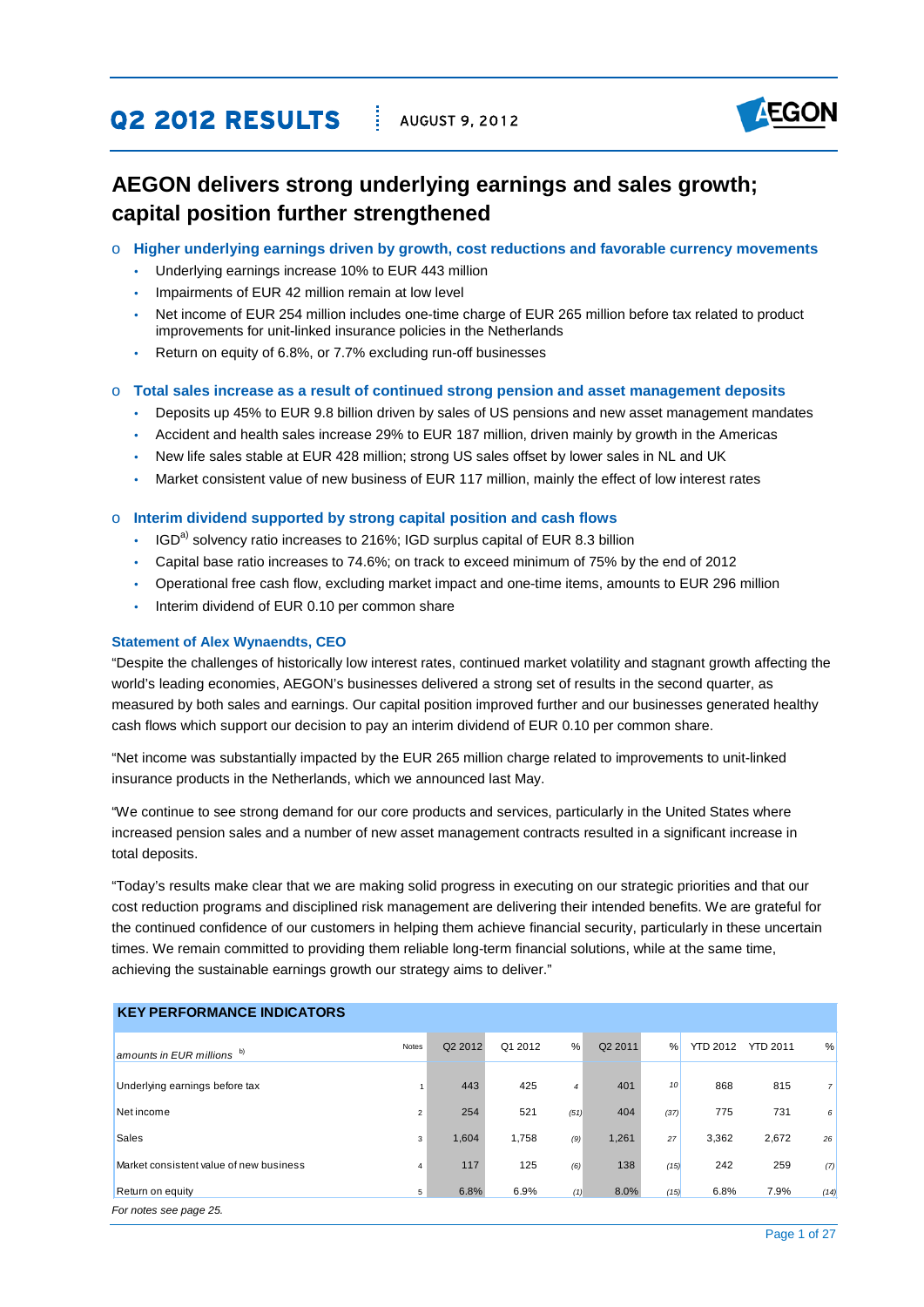

## STRATEGIC HIGHLIGHTS

- o **Joint venture with Banca Cívica ends as a result of consolidation process among banks in Spain**
- o **AEGON Asset Management to sell its minority stake in Prisma Capital Partners**
- o **Workplace Savings platform launched in the United Kingdom**

#### **Strategic update**

At AEGON's recent analyst & investor conference in June, the company presented plans to strengthen AEGON's position in the At-Retirement market in North America, the Netherlands and the United Kingdom, while seeking to leverage its strong capabilities in providing protection and asset accumulation products and services in its developing markets throughout Central & Eastern Europe, Asia and Latin America.

Continued demographic and economic uncertainties have increased the opportunities for AEGON in pursuing its core mission of assisting customers achieve their long-term financial security. To capture these opportunities, AEGON will accelerate the development of new business models by investing in innovative technology driven distribution channels, with the aim of connecting better and more frequently with customers, improving service levels and increasing retention rates. AEGON will also extend its investments in technology to support intermediaries as they adapt to the changing environment for distribution.

In recent years, AEGON has implemented a broad restructuring program to sharpen its focus on its core lines of business, reduce significantly its overall cost base, and create greater efficiencies across the organization. This has resulted in a better balance between spread-based and fee-generating business and a substantially improved risk-return profile, the divestment of non-core businesses, a lower cost base and an improved capital base ratio.

#### **AEGON's ambition**

AEGON's aim to be a leader in all of its chosen markets by 2015 is supported by four strategic objectives: Optimize Portfolio, Enhance Customer Loyalty, Deliver Operational Excellence and Empower Employees. These key objectives have been embedded in all AEGON businesses. They provide the strategic framework for the company's ambition to become the most-recommended life insurance and pension provider by customers and distributors, as well as the most-preferred employer in the sector.

#### **Optimize portfolio**

AEGON has indicated previously that the consolidation of Spanish savings banks might lead to exiting one or more of its joint ventures in Spain. Following the announced merger between Banca Cívica and CaixaBank, AEGON reached an agreement with CaixaBank to end the life, health and pension partnership with Banca Cívica and sell its 50% interest in the joint ventures to CaixaBank for a total consideration of EUR 190 million. The sale is expected to result in a book gain of approximately EUR 35 million before tax. In 2011, AEGON's share in underlying earnings before tax of the joint venture totaled EUR 16 million. The transaction is expected to close in the second half of 2012 and is subject to regulatory approvals.

In Spain, AEGON is also involved in an arbitration process to exit the joint venture with Caja Ahorros del Mediterráneo (CAM). This process is expected to be concluded in the first half of 2013. As of the second quarter of 2012, AEGON no longer includes results from this partnership. The second quarter of 2011 included underlying earnings of EUR 9 million from CAM.

AEGON Asset Management has reached an agreement with KKR to sell its minority stake in Prisma Capital Partners, a provider of hedge fund solutions, while continuing to be invested in Prisma's funds. The transaction is expected to close in the fourth quarter of 2012. Prisma's contribution to underlying earnings totaled EUR 5 million in the first half of 2012.

In November, AEGON launched its new platform proposition in the United Kingdom, AEGON Retirement Choices, to capture opportunities in the At-Retirement market. Recently, the company added its Workplace Savings proposition to the platform. Pension reform and the Retail Distribution Review will transform pension products and services and how they are distributed. AEGON's platform offers a compelling solution to advisers, employers, and their employees.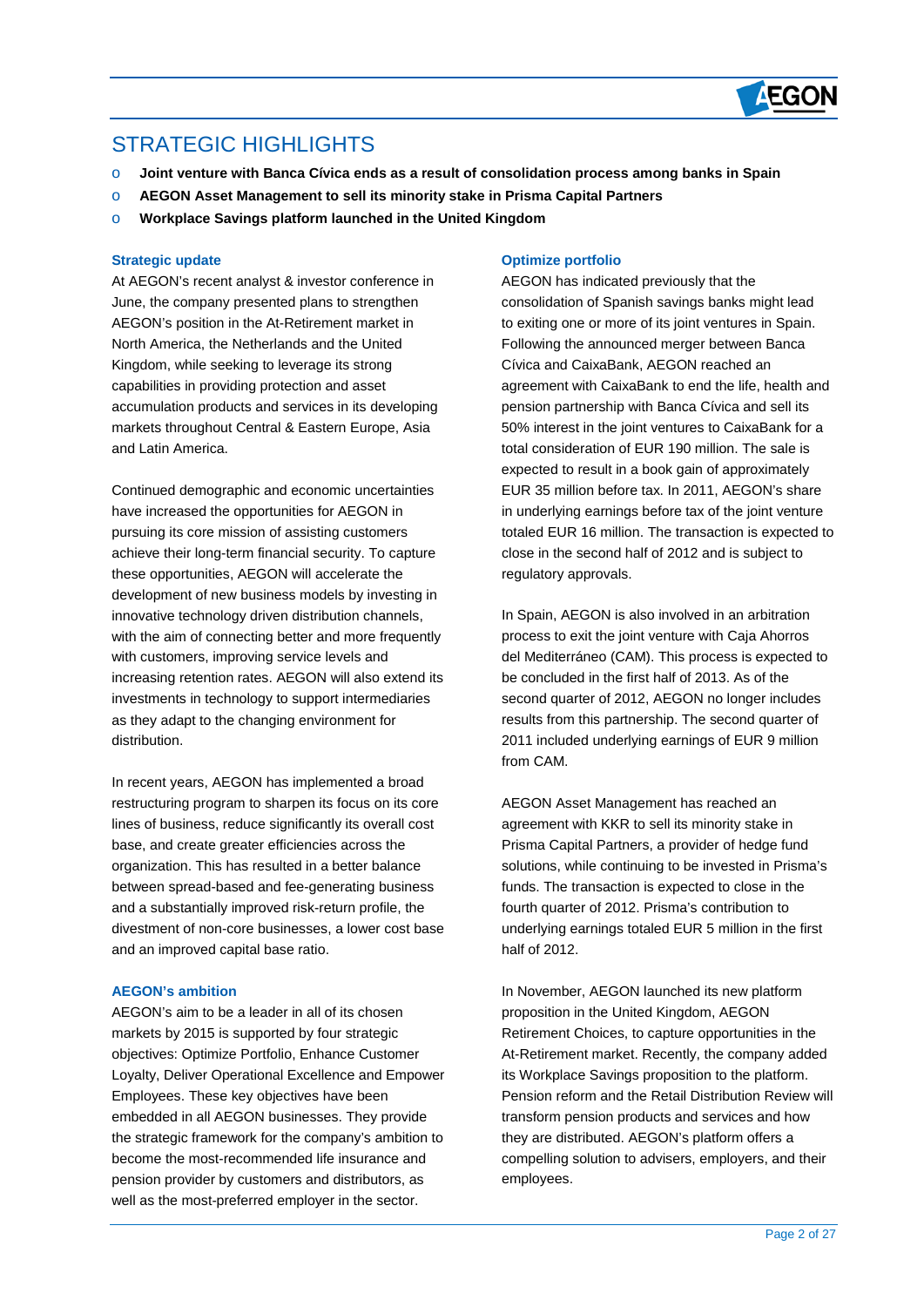

AEGON is also focused on securing strategic distribution agreements in the United Kingdom and reached an agreement to supply corporate protection solutions to Barclays Corporate & Employer Solutions, confirming AEGON's position as one of the market leaders in business protection.

In India, AEGON Religare launched its online health plan, iHealth. The plan is targeted at customers who prefer a direct and convenient process while buying a financial product. Additionally, AEGON Religare is planning to expand its suit of online products with protection and traditional plans.

#### **Deliver operational excellence**

In the Netherlands, AEGON is on track with reorganizing its business to be more agile and better positioned to respond to changing conditions and opportunities in the Dutch market. The reorganization program and other initiatives will result in reducing the cost base for AEGON The Netherlands by EUR 100 million, compared to the cost base for 2010. The cost savings aim to offset pressure on underlying earnings from increased longevity provisioning and a declining life insurance back-book. The majority of the cost savings is expected to be achieved in 2012. To date, AEGON has implemented costs savings of EUR 62 million.

In June, AEGON joined approximately 30 leading insurance companies as a signatory and founding member of the Principles of Sustainable Insurance (PSI). The PSI is a framework that helps companies incorporate environmental, social and governance (ESG) factors into their decision-making. The principles – a United Nations initiative – are aimed at positioning the world insurance industry as a lever for green industry and sustainable development. AEGON believes the PSI will help the company identify and manage both risks and opportunities associated with ESG issues.

#### **Enhance customer loyalty**

Recently, AEGON Asset Management published its first annual responsible investment report. The report details AEGON's approach to responsible investment and its engagement with companies in which it invests on issues such as corporate governance, the environment, health & safety, remuneration and human rights. Last year, AEGON introduced a new Responsible Investment Policy, aimed at integrating ESG criteria into the company's investment decisions and asset ownership. AEGON believes a responsible approach to investment may help to reduce risk and improve returns for customers.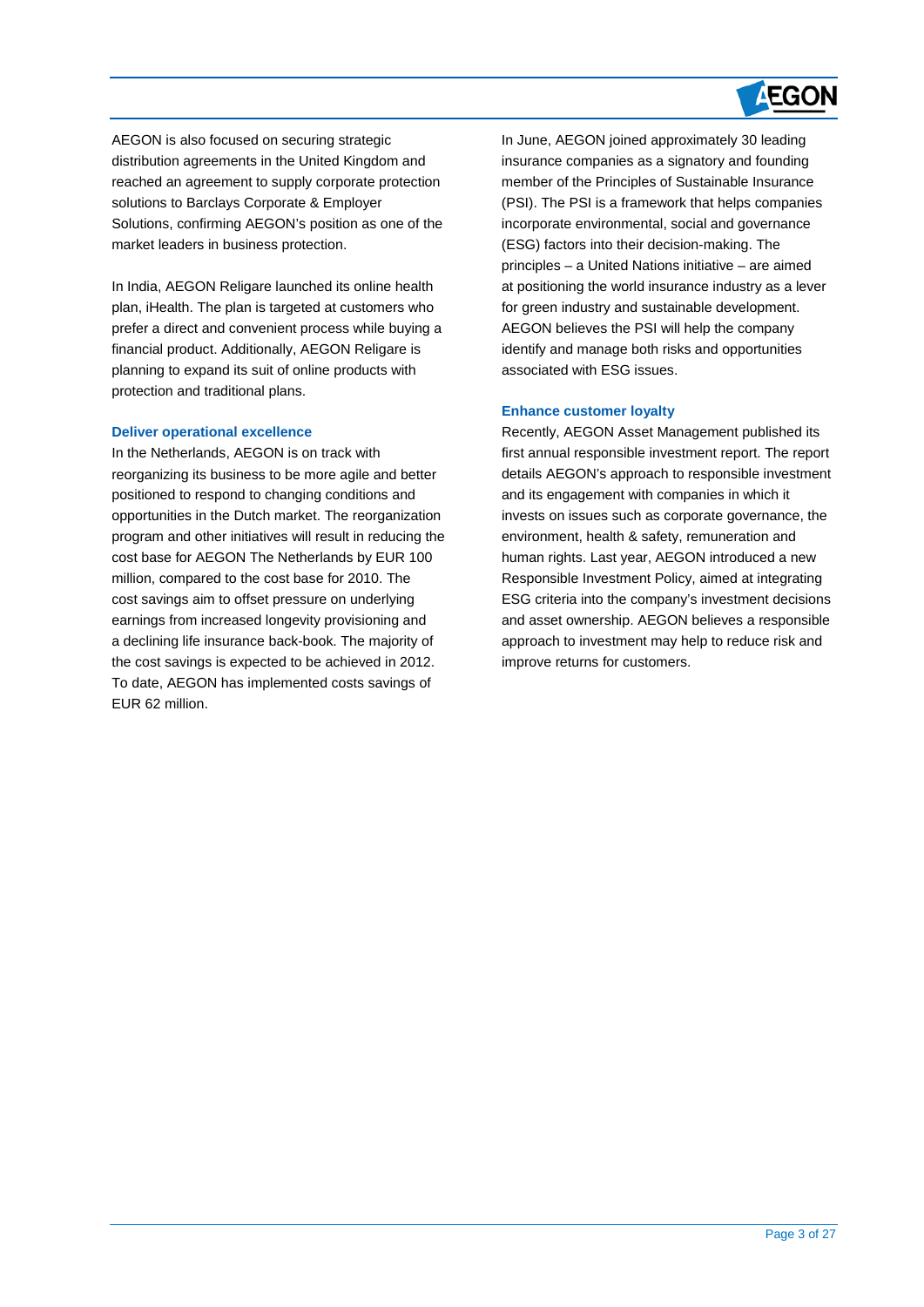

## **FINANCIAL OVERVIEW c)**

| <b>EUR</b> millions                                  | Notes | Q2 2012 | Q1 2012 | %              | Q2 2011  | %          | <b>YTD 2012</b> | <b>YTD 2011</b> | %                        |
|------------------------------------------------------|-------|---------|---------|----------------|----------|------------|-----------------|-----------------|--------------------------|
|                                                      |       |         |         |                |          |            |                 |                 |                          |
| Underlying earnings before tax<br>Americas           |       | 339     | 292     |                | 314      |            | 631             | 650             |                          |
|                                                      |       | 71      | 79      | 16             | 74       | 8          | 150             | 155             | (3)                      |
| The Netherlands                                      |       |         | 29      | (10)           | 10       | (4)        | 54              | 22              | (3)                      |
| United Kingdom                                       |       | 25      |         | (14)           |          | 150        |                 |                 | 145                      |
| New markets                                          |       | 64      | 88      | (27)           | 70       | (9)        | 152             | 138             | $10\,$                   |
| Holding and other                                    |       | (56)    | (63)    | 11             | (67)     | 16         | (119)           | (150)           | 21                       |
| Underlying earnings before tax                       |       | 443     | 425     | 4              | 401      | 10         | 868             | 815             | $\pmb{7}$                |
| Fair value items                                     |       | 101     | 156     | (35)           | (23)     |            | 257             | (108)           | $\overline{\phantom{a}}$ |
| Realized gains / (losses) on investments             |       | 85      | 45      | 89             | 204      | (58)       | 130             | 295             | (56)                     |
| Impairment charges                                   |       | (42)    | (41)    | (2)            | (100)    | 58         | (83)            | (162)           | 49                       |
| Other income / (charges)                             |       | (254)   | (17)    |                | (16)     |            | (271)           | (19)            | $\overline{a}$           |
| Run-off businesses                                   |       | 6       | (2)     |                | 10       | (40)       | 4               | 32              | (88)                     |
| Income before tax                                    |       | 339     | 566     | (40)           | 476      | (29)       | 905             | 853             | 6                        |
| Income tax                                           |       | (85)    | (45)    | (89)           | (72)     | (18)       | (130)           | (122)           | (7)                      |
| Net income                                           |       | 254     | 521     | (51)           | 404      | (37)       | 775             | 731             | 6                        |
|                                                      |       |         |         |                |          |            |                 |                 |                          |
| Net income / (loss) attributable to:                 |       |         |         |                |          |            |                 |                 |                          |
| Equity holders of AEGON N.V.                         |       | 254     | 521     | (51)           | 403      | (37)       | 775             | 730             | 6                        |
| Non-controlling interests                            |       |         |         |                | 1        |            |                 | 1               | $\overline{\phantom{a}}$ |
|                                                      |       | 337     | 328     |                | 339      |            | 665             | 672             |                          |
| Net underlying earnings                              |       |         |         | 3              |          | (1)        |                 |                 | (1)                      |
| Commissions and expenses                             |       | 1,570   | 1,399   | 12             | 1,500    | $\sqrt{5}$ | 2,969           | 3,013           | (1)                      |
| of which operating expenses                          | 11    | 814     | 781     | $\overline{4}$ | 847      | (4)        | 1,595           | 1,684           | (5)                      |
|                                                      |       |         |         |                |          |            |                 |                 |                          |
| <b>New life sales</b>                                |       |         |         |                |          |            |                 |                 |                          |
| Life single premiums                                 |       | 1,068   | 1,160   | (8)            | 1,189    | (10)       | 2,228           | 2,915           | (24)                     |
| Life recurring premiums annualized                   |       | 321     | 329     | (2)            | 312      | 3          | 650             | 640             | $\overline{\mathbf{c}}$  |
| Total recurring plus 1/10 single                     |       | 428     | 445     | (4)            | 431      | (1)        | 873             | 932             | (6)                      |
|                                                      |       |         |         |                |          |            |                 |                 |                          |
| New life sales                                       |       |         |         |                |          |            |                 |                 |                          |
| Americas                                             | 12    | 126     | 120     | 5              | 101      | 25         | 246             | 206             | 19                       |
| The Netherlands                                      |       | 23      | 32      | (28)           | 40       | (43)       | 55              | 105             | (48)                     |
| United Kingdom                                       |       | 211     | 213     | (1)            | 217      | (3)        | 424             | 464             | (9)                      |
| New markets                                          | 12    | 68      | 80      | (15)           | 73       | (7)        | 148             | 157             | (6)                      |
| Total recurring plus 1/10 single                     |       | 428     | 445     | (4)            | 431      | (1)        | 873             | 932             | (6)                      |
| New premium production accident and health insurance |       | 187     | 195     | (4)            | 145      | 29         | 382             | 304             | 26                       |
| New premium production general insurance             |       | 13      | 14      | (7)            | 14       | (7)        | 27              | 27              | J.                       |
|                                                      |       |         |         |                |          |            |                 |                 |                          |
| Gross deposits (on and off balance)                  |       |         |         |                |          |            |                 |                 |                          |
| Americas                                             | 12    | 6,644   | 7,392   | (10)           | 5,014    | 33         | 14,036          | 10,643          | 32                       |
| The Netherlands                                      |       | 367     | 560     | (34)           | 442      | (17)       | 927             | 904             | $\sqrt{3}$               |
| United Kingdom                                       |       | 9       | 8       | 13             | 17       | (47)       | 17              | 36              | (53)                     |
| New markets                                          | 12    | 2,737   | 3,083   | (11)           | 1,242    | 120        | 5,820           | 2,509           | 132                      |
| <b>Total gross deposits</b>                          |       | 9,757   | 11,043  | (12)           | 6,715    | 45         | 20,800          | 14,092          | 48                       |
|                                                      |       |         |         |                |          |            |                 |                 |                          |
| Net deposits (on and off balance)                    |       |         |         |                |          |            |                 |                 |                          |
| Americas                                             | 12    | 738     | 1,061   | (30)           | 426      | 73         | 1,799           | 193             |                          |
| The Netherlands                                      |       | (66)    | (185)   | 64             | (113)    | 42         | (251)           | (228)           | (10)                     |
| United Kingdom                                       |       | (1)     | (1)     |                | 14       |            | (2)             | 16              |                          |
| New markets                                          | 12    | 619     | 1,364   | (55)           | (2, 487) |            | 1,983           | (4,206)         | ÷                        |
| Total net deposits excluding run-off businesses      |       | 1,290   | 2,239   | (42)           | (2, 160) |            | 3,529           | (4, 225)        | $\overline{a}$           |
| Run-off businesses                                   |       | (479)   | (1,160) | 59             | (527)    | 9          | (1,639)         | (1, 407)        | (16)                     |
| <b>Total net deposits</b>                            |       | 811     | 1,079   | (25)           | (2,687)  |            | 1,890           | (5,632)         |                          |

#### **REVENUE-GENERATING INVESTMENTS**

|                                             | June 30, | Mar. 31. |                      |
|---------------------------------------------|----------|----------|----------------------|
|                                             | 2012     | 2012     | $\frac{0}{0}$        |
| Revenue-generating investments (total)      | 451.988  | 436.753  | $\boldsymbol{\cdot}$ |
| Investments general account                 | 147.065  | 140.770  | $\overline{\bf{4}}$  |
| Investments for account of policyholders    | 151.633  | 149.501  |                      |
| Off balance sheet investments third parties | 153.290  | 146.482  | 5                    |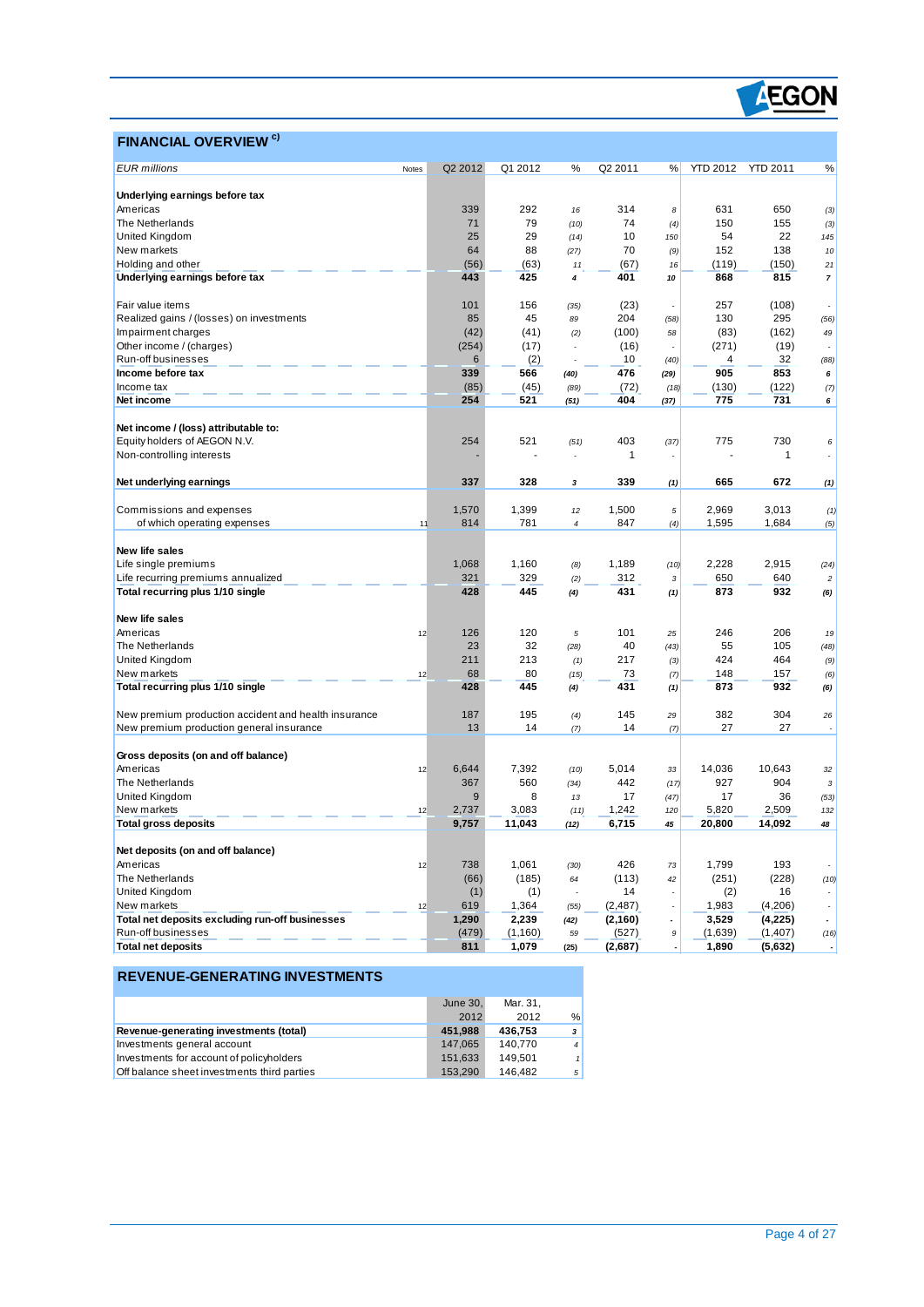

# OPERATIONAL HIGHLIGHTS

#### **Underlying earnings before tax**

AEGON's underlying earnings before tax increased 10% to EUR 443 million in the second quarter of 2012. This is the result of business growth, a strong delivery on cost reduction programs and favorable currency movements.

Underlying earnings from the Americas rose to EUR 339 million. The 8% increase compared to the second quarter of 2011 is due to underlying growth in the business and a strengthening of the US dollar against the euro partly offset by lower fixed annuity earnings, recurring charges for Corporate Center expenses and an increase in employee benefit expenses.

In the Netherlands, underlying earnings decreased 4% to EUR 71 million. The decline was mainly the result of adverse claim experience on disability products in the non-life business, partly offset by higher contributions from pensions and distribution.

In the United Kingdom, underlying earnings before tax increased to EUR 25 million. The strong improvement in earnings compared to the same period last year was driven by the non-recurrence of extraordinary charges and successful implementation of the cost reduction program in AEGON's businesses in the United Kingdom.

Underlying earnings from New Markets decreased 9% to EUR 64 million. Improved results at AEGON Asset Management and in Asia were offset by lower underlying earnings from Central & Eastern Europe, Variable Annuities Europe and Spain. AEGON no longer includes results from its partnership with Caja Ahorros del Mediterráneo (CAM). The comparable quarter of 2011 included underlying earnings of EUR 9 million from CAM.

Total holding costs decreased 16% to EUR 56 million as part of AEGON's Corporate Center expenses are now charged to operating units. This change reflects the various services and support provided by the Corporate Center to operating units. The second quarter 2012 charge to operating units amounted to EUR 16 million.

#### **Net income**

Net income declined to EUR 254 million as higher underlying earnings, more favorable results on fair value items and lower impairments were more than offset by lower realized gains and a one-time charge in the Netherlands of EUR 265 million before tax included in Other charges.

#### **Fair value items**

The results from fair value items amounted to EUR 101 million. Positive results in the Netherlands and the holding were partly offset by negative fair value results in the Americas and New Markets.

#### **Realized gains on investments**

In the second quarter, realized gains on investments amounted to EUR 85 million and were mainly the result of normal trading in the investment portfolio.

#### **Impairment charges**

Impairments amounted to EUR 42 million which were primarily linked to residential mortgage-backed securities in the United States.

#### **Other charges**

Other charges amounted to a loss of EUR 254 million. On May 31, 2012 AEGON announced the acceleration of product improvements for unit-linked insurance policies in the Netherlands and the related one-time charge of EUR 265 million.

#### **Run-off businesses**

The results of run-off businesses amounted to EUR 6 million. The amortization of the prepaid cost of reinsurance asset related to the divestment of the life reinsurance activities was offset by improved results from the institutional spread-based business.

#### **Income tax**

Net income contained a tax charge of EUR 85 million in the second quarter, translating into an effective tax rate of 25%.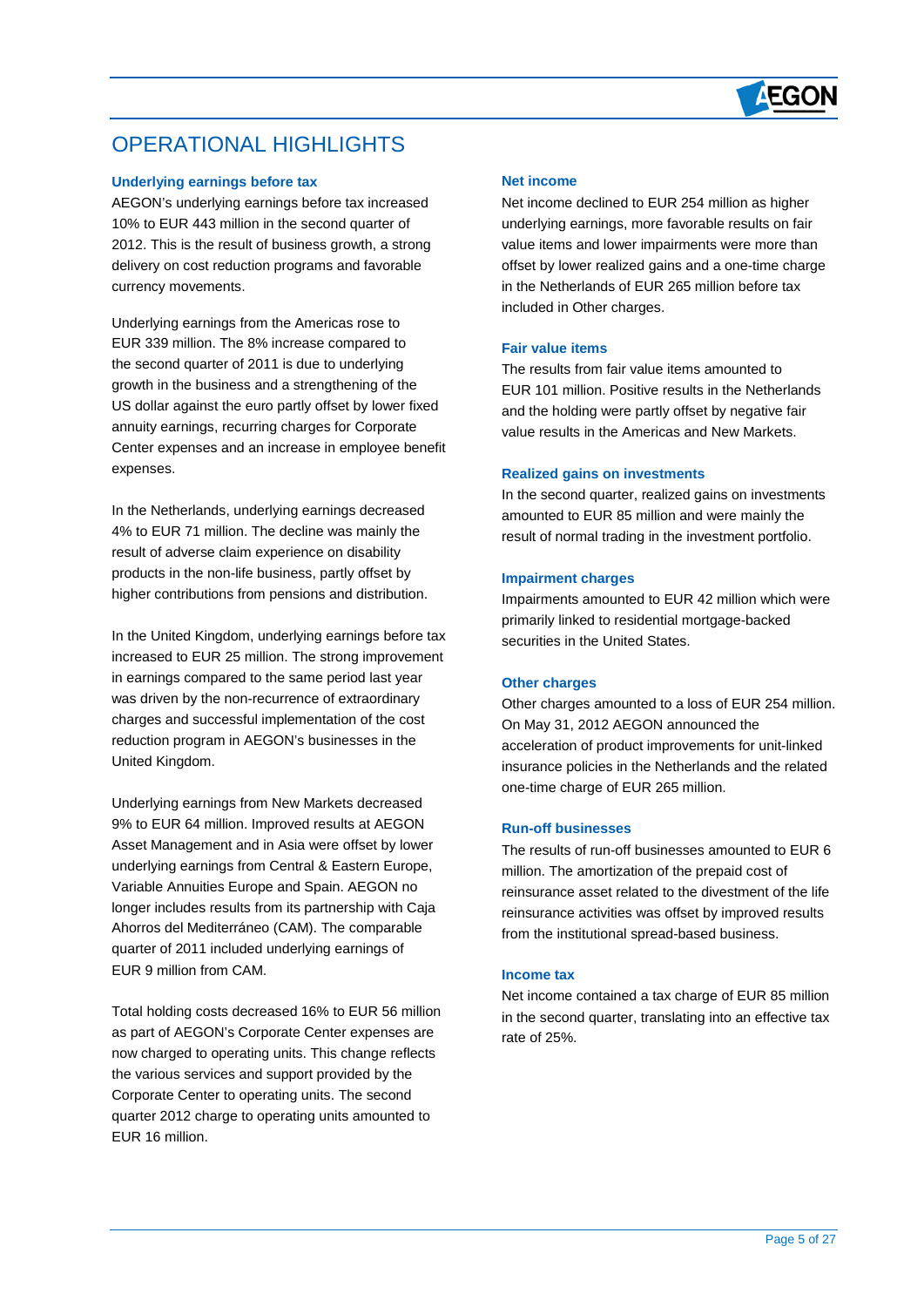

#### **Return on equity**

Higher average shareholders' equity excluding revaluation reserves, compared with the second quarter of 2011, resulted in a return on equity of 6.8% for the second quarter 2012. Return on equity for AEGON's ongoing businesses, excluding the run-off businesses, amounted to 7.7% over the same period.

#### **Operating expenses**

In the second quarter, operating expenses decreased 4% to EUR 814 million as a result of cost savings and lower restructuring charges. Excluding restructuring charges and at constant currencies, operating expenses also decreased 4% compared with the second quarter of 2011.

#### **Sales and deposits**

AEGON's total sales increased 27% to EUR 1.6 billion. New life sales were stable as increased sales in the Americas were offset by lower sales in the Netherlands and the United Kingdom. Gross deposits in the pension business and AEGON Asset Management, however, were strong. New premium production for accident and health insurance also increased, mainly driven by strong travel insurance sales in the United States. At constant currencies, total sales increased 16%.

#### **Market consistent value of new business**

The market consistent value of new business amounted to EUR 117 million. The increase in the Netherlands resulting from a higher contribution from mortgage production was more than offset by the impact of lower interest rates on the value of new business in the Americas, Asia and Variable Annuities Europe.

#### **Revenue-generating investments**

Revenue-generating investments rose 3% compared to first quarter-end 2012 to EUR 452 billion at June 30, 2012, mainly the result of favorable currency movements in addition to net inflows.

#### **Capital management**

AEGON's core capital excluding revaluation reserves amounted to EUR 18.5 billion, equivalent to 74.6%<sup>6</sup> of the company's total capital base at June 30, 2012. AEGON is on track to reach a capital base ratio of at least 75% by the end of 2012.

Shareholders' equity increased to EUR 23 billion. The increase was a result of second quarters' net income, an increase in the revaluation reserves and strengthening of the US dollar against the euro.

The revaluation reserves increased to EUR 4.5 billion during the second quarter, mainly a reflection of lower interest rates. Shareholders' equity per common share, excluding preference capital, amounted to EUR 10.91 at June 30, 2012.

During the second quarter, excess capital in the holding increased to EUR 1.6 billion, mainly the result of dividends received from operating units partly offset by operational expenses and dividends on preferred and common shares. Excess capital in the holding serves as a buffer. During 2012, AEGON aims to maintain a buffer at the holding of at least EUR 750 million.

At June 30, 2012, AEGON's Insurance Group Directive (IGD) ratio amounted to 216%, a strong increase from the level of 201% at the end of the first quarter. Measured on a local solvency basis, the Risk Based Capital (RBC) ratio in the United States increased to ~460%, while the Pillar I ratio in the United Kingdom remained level at ~135% at the end of the second quarter 2012. The IGD ratio in the Netherlands increased substantially to ~265% partly as a result of a change in the yield curve to discount liabilities as prescribed by the Dutch Central Bank. This measure has added ~35 percentage points to the IGD ratio of the Dutch entity, equivalent to  $\sim8$ percentage points to the group IGD ratio.

#### **Cash flows**

Operational free cash flow amounted to EUR 761 million. Excluding positive market impacts of EUR 622 million and negative one-time items of EUR 157 million, the operational free cash flows amounted to EUR 296 million. Market impacts included the impact of the Ultimate Forward Rate change and favorable yield curve movements in the Netherlands partly offset by adverse interest rate and equity market movements which affected AEGON's businesses in the United States.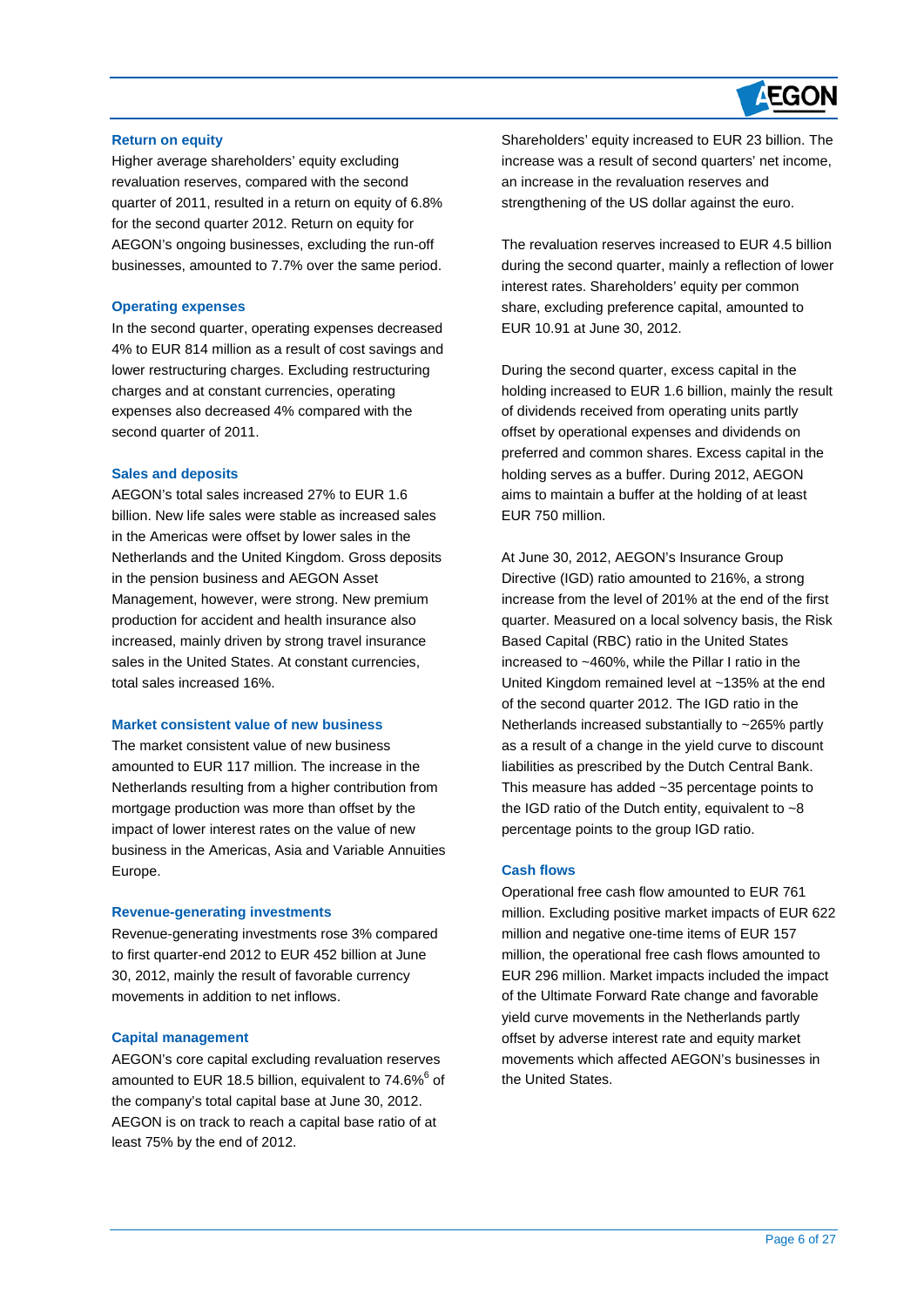

The one-time items included the effects of measures in the Netherlands related to unit-linked insurance policies and adverse tax items in the Americas. Operational free cash flows represent distributable earnings generation of the business units. The impact of capital preservation initiatives is not included in the reported operational free cash flows. AEGON is on track to improve operational free cash flow from its 2010 normalized level of EUR 1.0-1.2 billion per annum by 30% by 2015.

In July, AEGON issued EUR 500 million in senior unsecured notes due in 2017. The notes were issued under AEGON's USD 6 billion debt issuance program at a price of 99.712%, and carry a coupon of 3%. Net proceeds from this issuance will be used for general corporate purposes and the replacement of shortterm debt.

#### **Interim dividend**

The 2012 interim dividend amounts to EUR 0.10 per common share. The interim dividend will be paid in cash or stock at the election of the shareholder. The value of the stock dividend will be approximately equal to the cash dividend.

AEGON shares will be quoted ex-dividend on August 16, 2012. The record date is August 20, 2012. The election period for shareholders will run from August 22 up to and including September 7, 2012. The stock fraction will be based on the average share price on Euronext Amsterdam from September 3 through September 7, 2012. The stock dividend ratio will be announced on September 7, 2012 after closing of Euronext Amsterdam. The dividend will be payable as of September 14, 2012.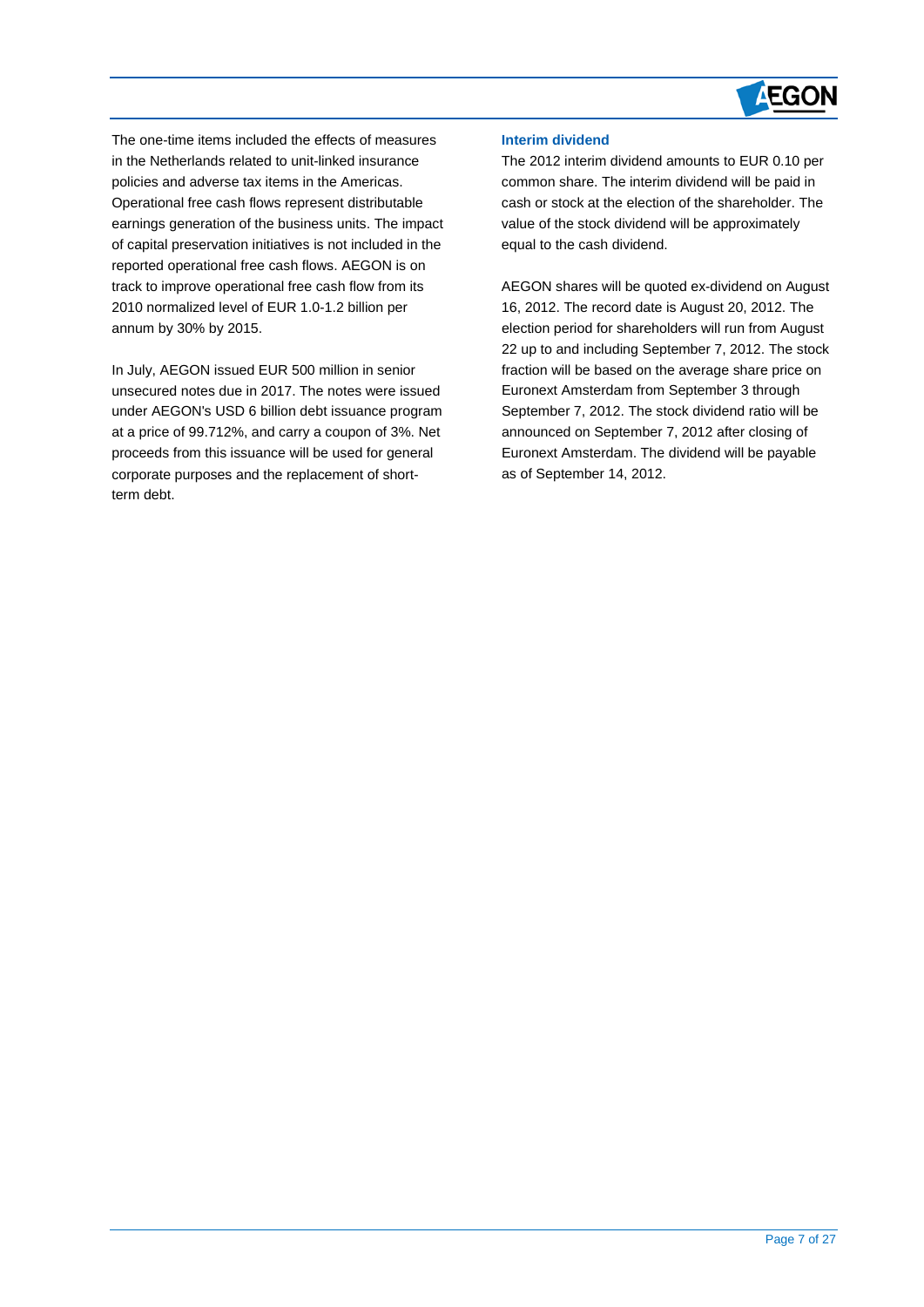# APPENDIX I · Americas · The Netherlands · United Kingdom · New Markets

| <b>EUR millions</b>                                   | Americas | <b>The</b><br>Netherlands | <b>United</b><br>Kingdom | <b>New</b><br><b>Markets</b> | Holding,<br>other<br>activities &<br>eliminations | Total |
|-------------------------------------------------------|----------|---------------------------|--------------------------|------------------------------|---------------------------------------------------|-------|
|                                                       |          |                           |                          |                              |                                                   |       |
| Underlying earnings before tax by line of business    |          |                           |                          |                              |                                                   |       |
| Life                                                  | 150      | 51                        | 20                       | 28                           |                                                   | 249   |
| Individual savings and retirement products            | 119      |                           |                          | (3)                          |                                                   | 116   |
| Pensions                                              | 68       | 25                        | 6                        |                              |                                                   | 99    |
| Non-life                                              |          | (11)                      |                          | 11                           | (1)                                               | (1)   |
| <b>Distribution</b>                                   |          | 4                         |                          |                              |                                                   | 4     |
| Asset Management                                      |          |                           |                          | 23                           |                                                   | 23    |
| Other                                                 |          |                           |                          |                              | (55)                                              | (55)  |
| Share in underlying earnings before tax of associates | 2        | 2                         | (1)                      | 5                            |                                                   | 8     |
| Underlying earnings before tax                        | 339      | 71                        | 25                       | 64                           | (56)                                              | 443   |
| Fair value items                                      | (79)     | 153                       | (1)                      | (12)                         | 40                                                | 101   |
| Realized gains / (losses) on investments              | 54       | (6)                       | 34                       | 3                            |                                                   | 85    |
| Impairment charges                                    | (39)     | (3)                       |                          |                              |                                                   | (42)  |
| Other income / (charges)                              | (1)      | (266)                     | 13                       |                              |                                                   | (254) |
| Run-off businesses                                    | 6        |                           |                          |                              |                                                   | 6     |
| Income before tax                                     | 280      | (51)                      | 71                       | 55                           | (16)                                              | 339   |
| Income tax                                            | (65)     | 23                        | (22)                     | (18)                         | (3)                                               | (85)  |
| Net income                                            | 215      | (28)                      | 49                       | 37                           | (19)                                              | 254   |
| Net underlying earnings                               | 250      | 57                        | 23                       | 44                           | (37)                                              | 337   |

## **FINANCIAL OVERVIEW, Q2 2012 GEOGRAPHICALLY c)**

## **EMPLOYEE NUMBERS**

|                                                             | June 30, | Mar. 31, |
|-------------------------------------------------------------|----------|----------|
|                                                             | 2012     | 2012     |
|                                                             |          |          |
| Employees excluding agents                                  | 21,772   | 22.132   |
| Agents                                                      | 2.877    | 2.936    |
| Total number of employees excluding Associates              | 24.649   | 25,068   |
| AEGON's share of employees (including agents) in Associates | 2.371    | 2.908    |
| <b>Total</b>                                                | 27,020   | 27.976   |

**AEGON**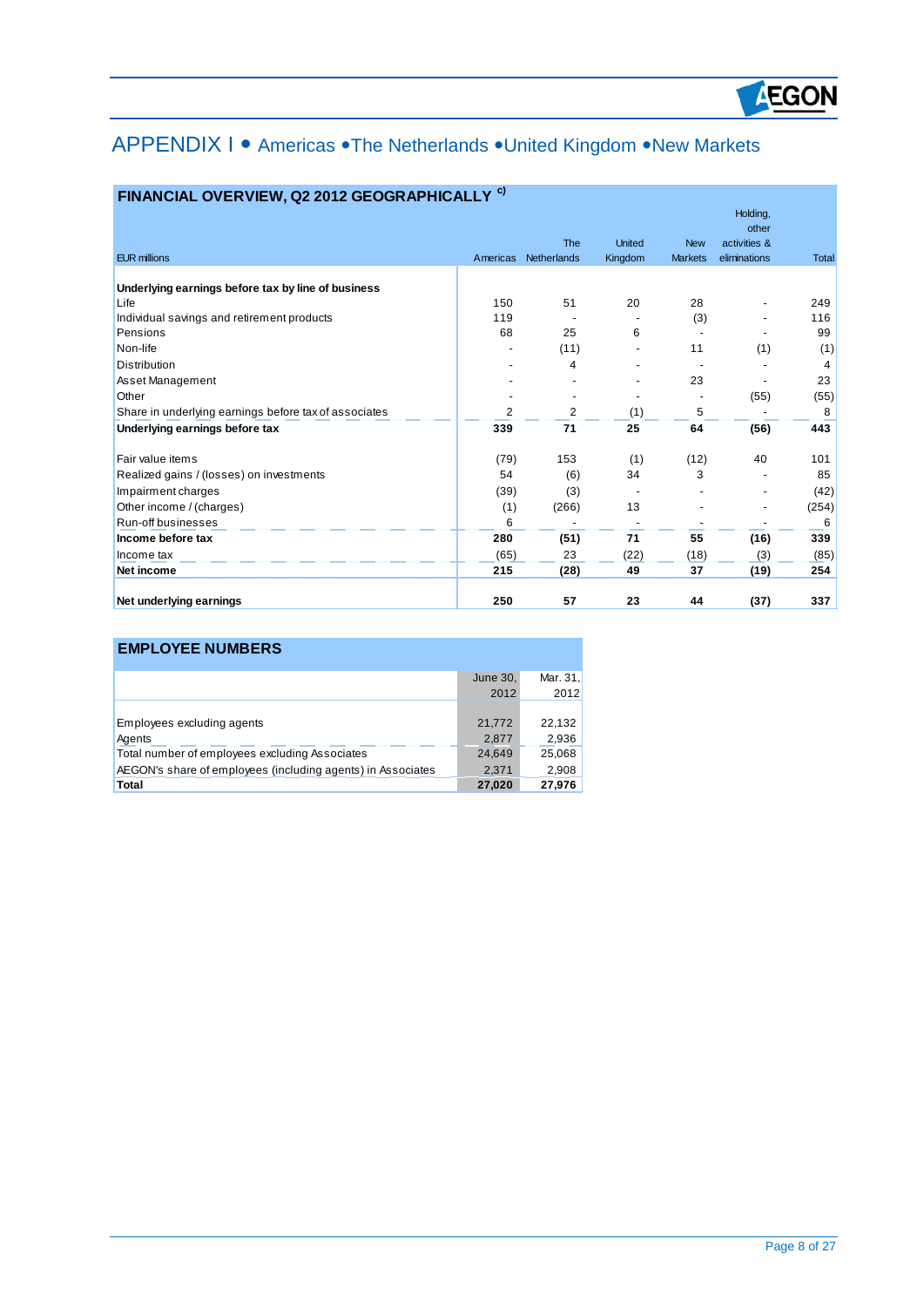

## AMERICAS

- o **Underlying earnings decline to USD 435 million, mainly driven by lower fixed annuity earnings**
- o **Net income amounts to USD 275 million; lower impairments offset by fair value items and income tax**
- o **Strong sales of life insurance and accident & health at USD 162 million and USD 225 million respectively**
- o **Gross deposits of USD 8.5 billion up 18% driven by continued strong pension deposits**

#### **Underlying earnings before tax**

Underlying earnings from the Americas in the second quarter 2012 amounted to USD 435 million. The 4% decrease compared to the second quarter of 2011 is primarily due to lower fixed annuity earnings. Underlying growth in the business was offset by recurring charges for Corporate Center expenses of USD 9 million and an increase of USD 14 million in employee benefit expenses.

- Earnings from Life & Protection in the Americas were level at USD 177 million as the positive effect of improved persistency was offset by additional Corporate Center and employee benefit expenses.
- Individual Savings & Retirement earnings decreased to USD 152 million. Earnings from variable annuities declined slightly to USD 84 million as a result of higher corporate charges and employee benefit expenses. Fixed annuity earnings decreased to USD 63 million as a result of lower product spreads and declining asset balances, as the product is de-emphasized. Earnings from mutual funds decreased slightly to USD 5 million as a result of lower account balances.
- Earnings from Employer Solutions & Pensions increased to USD 87 million, mainly as a result of growing pension account balances.
- Earnings from Canada declined to USD 17 million and included a one-time benefit of USD 6 million, similar to the comparable quarter last year.
- Earnings from Latin America amounted to USD 2 million.

#### **Net income**

Net income from AEGON's businesses in the Americas decreased to USD 275 million in the second quarter. Lower impairments were offset by a decrease in underlying earnings, a decline in results from fair value items and higher tax charges.

The loss of USD 103 million from fair value items for the quarter was mainly driven by the loss on the macro equity hedge, and unfavorable alternative investment performance.

Gains on investments of USD 70 million were realized as a result of normal trading activity. Net impairments amounted to USD 50 million and continued to be primarily linked to residential mortgage-backed securities. On an annualized basis, impairments in the second quarter amounted to 22 basis points of AEGON's US fixed income general account portfolio, below long-term expectations of 30-35 basis points.

The results of run-off businesses amounted to USD 8 million. The amortization of the prepaid cost of reinsurance asset related to the divestment of the life reinsurance activities was offset by improved results from the institutional spread-based business.

Net income included a net tax expense of USD 83 million in the second quarter, translating into an effective tax rate of 23%.

#### **Return on capital**

In the second quarter of 2012, the return on average capital, excluding revaluation reserves, invested in AEGON's business in the Americas amounted to 6.6%. Excluding the capital allocated to the run-off businesses, the return on capital in the Americas amounted to 7.8%. Return on capital of AEGON's businesses excludes the benefit of leverage at the holding.

#### **Operating expenses**

Operating expenses decreased 3% to USD 477 million, primarily due to cost savings in the main business units. Excluding restructuring charges, employee benefit plan expenses and the Corporate Center cost allocation, operating expenses decreased 8%. This was mainly as a result of the wind down of the BOLI/COLI activities and the divestiture of Transamerica Reinsurance last year.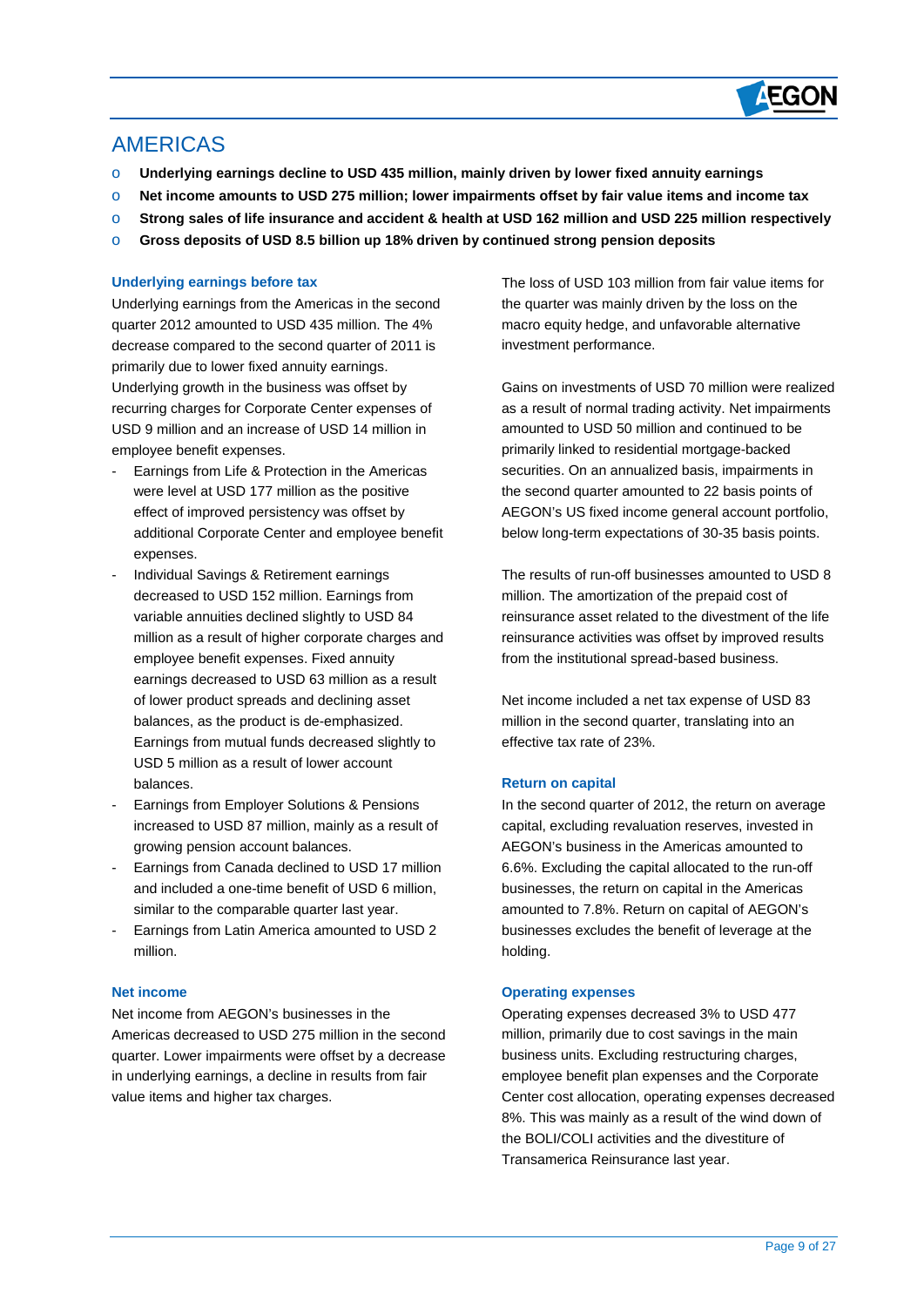

#### **Sales and deposits**

New life sales increased 11% to USD 162 million, primarily driven by strong indexed universal life sales. New premium production for accident & health insurance increased 17% to USD 225 million, mainly the result of increased travel insurance sales driven by expanded existing relationships and the addition of a new partner in the third quarter of 2011.

Gross deposits increased 18% to USD 8.5 billion as a result of higher takeover deposits in the retirement plan space and increased stable value deposits. Variable annuity sales continued to be strong, despite a repricing of the company's variable annuity offerings earlier in the year reflecting the current low interest rate environment and subsequent higher hedging costs in its riders.

Net deposits increased to USD 1 billion in the second quarter – excluding run-off businesses. AEGON's core growth areas of variable annuities and retirement plans recorded net inflows of USD 0.4 billion and USD 1.6 billion respectively, which were partly offset by stable value outflows of USD 0.5 billion and fixed annuity outflows of USD 0.6 billion. AEGON is deemphasizing sales of fixed annuities as part of a strategic repositioning and therefore incurs net outflows.

#### **Market consistent value of new business**

The decline in interest rates impacted the level of market consistent value of new business in the second quarter of 2012, which amounted to USD 58 million. A continued strong contribution from the pensions business was more than offset by lower value of new business on certain life insurance and variable annuity products, compared to the second quarter of 2011. AEGON will continue to reprice products and slow down sales of unprofitable business in order to meet its return targets. During the second quarter of 2012, AEGON has discontinued sales of universal life joint survivorship policies and repriced its long term care offering.

#### **Revenue-generating investments**

Revenue-generating investments were stable at USD 325 billion at June 30, 2012, as compared to the first quarter of 2012. Net inflows and the positive effect of lower interest rates on the value of fixed income assets were offset by outflows related to runoff businesses, a fixed annuity coinsurance transaction of USD 1.6 billion and the effect of unfavorable equity market performance.

#### **REVENUE-GENERATING INVESTMENTS**

|                                             | June 30, | Mar. 31. |              |
|---------------------------------------------|----------|----------|--------------|
|                                             | 2012     | 2012     | $\%$         |
| Revenue-generating investments (total)      | 324,974  | 326.661  | (1)          |
| Investments general account                 | 114.839  | 114.117  | $\mathbf{1}$ |
| Investments for account of policyholders    | 84.548   | 86.279   | (2)          |
| Off balance sheet investments third parties | 125.587  | 126.265  | (1)          |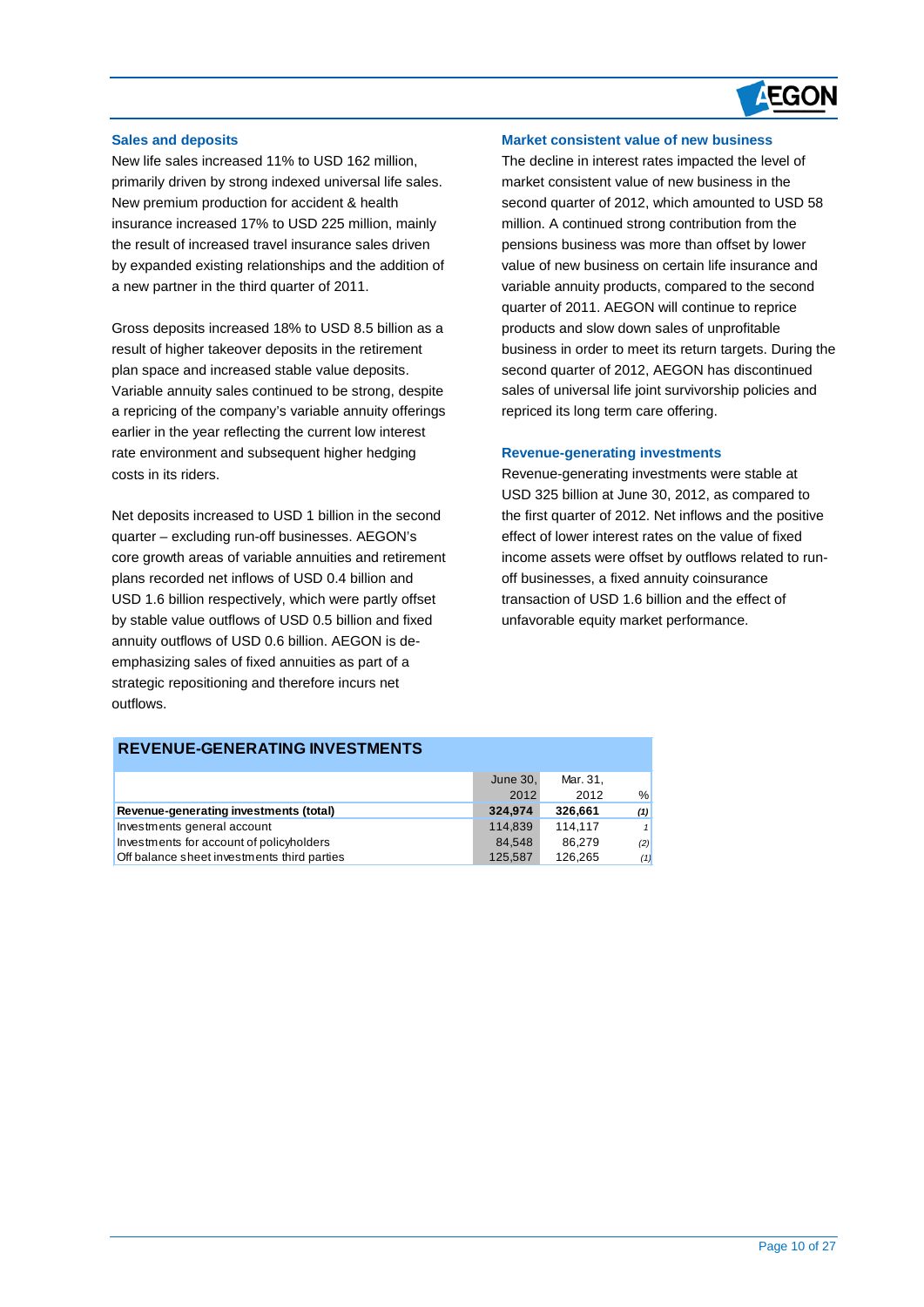

| AMERICAS <sup>c)</sup>                                  |       |                |         |                          |         |                          |                 |                 |                          |
|---------------------------------------------------------|-------|----------------|---------|--------------------------|---------|--------------------------|-----------------|-----------------|--------------------------|
| <b>USD millions</b>                                     | Notes | Q2 2012        | Q1 2012 | %                        | Q2 2011 | %                        | <b>YTD 2012</b> | <b>YTD 2011</b> | %                        |
| Underlying earnings before tax by line of business      |       |                |         |                          |         |                          |                 |                 |                          |
| Life and protection                                     |       | 177            | 128     | 38                       | 178     | (1)                      | 305             | 358             | (15)                     |
| <b>Fixed annuities</b>                                  |       | 63             | 62      | $\overline{c}$           | 77      | (18)                     | 125             | 167             | (25)                     |
| Variable annuities                                      |       | 84             | 97      | (13)                     | 87      | (3)                      | 181             | 180             | 1                        |
| Retail mutual funds                                     |       | 5              | 4       | 25                       | 6       | (17)                     | 9               | 12              | (25)                     |
| Individual savings and retirement products              |       | 152            | 163     | (7)                      | 170     | (11)                     | 315             | 359             | (12)                     |
| Employer solutions & pensions                           |       | 87             | 81      | $\overline{7}$           | 83      | 5                        | 168             | 164             | $\overline{c}$           |
| Canada                                                  |       | 17             | 8       | 113                      | 19      | (11)                     | 25              | 30              | (17)                     |
| Latin America                                           |       | $\overline{2}$ | 3       | (33)                     | 3       | (33)                     | 5               | 1               |                          |
| Underlying earnings before tax                          |       | 435            | 383     | 14                       | 453     | (4)                      | 818             | 912             | (10)                     |
| Fair value items                                        |       | (103)          | 83      | $\overline{a}$           | (72)    | (43)                     | (20)            | (89)            | 78                       |
| Realized gains / (losses) on investments                |       | 70             | 12      | $\overline{\phantom{a}}$ | 70      |                          | 82              | 104             | (21)                     |
| Impairment charges                                      |       | (50)           | (39)    | (28)                     | (76)    | 34                       | (89)            | (156)           | 43                       |
| Other income / (charges)                                |       | (2)            | (1)     | (100)                    | (5)     | 60                       | (3)             | (5)             | 40                       |
| Run- off businesses                                     |       | 8              | (3)     |                          | 15      | (47)                     | 5               | 45              | (89)                     |
| Income before tax                                       |       | 358            | 435     | (18)                     | 385     | (7)                      | 793             | 811             | (2)                      |
| Income tax                                              |       | (83)           | (69)    | (20)                     | (54)    | (54)                     | (152)           | (130)           | (17)                     |
| Net income                                              |       | 275            | 366     | (25)                     | 331     | (17)                     | 641             | 681             | (6)                      |
| Net income / (loss) attributable to:                    |       |                |         |                          |         |                          |                 |                 |                          |
| Equity holders of AEGON N.V.                            |       | 275            | 366     | (25)                     | 331     | (17)                     | 641             | 681             | (6)                      |
| Net underlying earnings                                 |       | 321            | 273     | 18                       | 360     | (11)                     | 594             | 697             | (15)                     |
| Commissions and expenses                                |       | 1,228          | 1,055   |                          | 1,188   | 3                        | 2,283           | 2,374           |                          |
|                                                         |       | 477            | 478     | 16                       | 493     |                          | 955             | 974             | (4)                      |
| of which operating expenses                             |       |                |         |                          |         | (3)                      |                 |                 | (2)                      |
| New life sales                                          | 12    |                |         |                          |         |                          |                 |                 |                          |
| Life single premiums                                    |       | 62             | 65      | (5)                      | 55      | 13                       | 127             | 155             | (18)                     |
| Life recurring premiums annualized                      |       | 156            | 150     | 4                        | 140     | 11                       | 306             | 273             | 12                       |
| Total recurring plus 1/10 single                        |       | 162            | 157     | 3                        | 146     | 11                       | 319             | 289             | 10                       |
| Life & protection                                       |       | 126            | 124     | $\overline{c}$           | 109     | 16                       | 250             | 219             | 14                       |
| Employer solutions & pensions                           |       | 8              | 9       | (11)                     | 7       | 14                       | 17              | 13              | 31                       |
| Canada                                                  |       | 15             | 14      | $\overline{7}$           | 18      | (17)                     | 29              | 35              | (17)                     |
| Latin America                                           |       | 13             | 10      | 30                       | 12      | 8                        | 23              | 22              | 5                        |
| Total recurring plus 1/10 single                        |       | 162            | 157     | 3                        | 146     | 11                       | 319             | 289             | 10                       |
| New premium production accident and health insurance    |       | 225            | 231     | (3)                      | 192     | 17                       | 456             | 381             | 20                       |
| Gross deposits (on and off balance) by line of business | 12    |                |         |                          |         |                          |                 |                 |                          |
| Life & protection                                       |       | 3              | 3       |                          | 3       |                          | 6               | 6               |                          |
| <b>Fixed annuities</b>                                  |       | 77             | 91      | (15)                     | 71      | 8                        | 168             | 154             | $\boldsymbol{9}$         |
| Variable annuities                                      |       | 1,304          | 1,214   | $\overline{7}$           | 1,401   | (7)                      | 2,518           | 2,580           | (2)                      |
| Retail mutual funds                                     |       | 812            | 754     | 8                        | 765     | 6                        | 1,566           | 1,540           | $\boldsymbol{2}$         |
| Individual savings & retirement products                |       | 2,193          | 2,059   | $\overline{7}$           | 2,237   | (2)                      | 4,252           | 4,274           | (1)                      |
| Employer solutions & pensions                           |       | 6,278          | 7,544   | (17)                     | 4,913   | 28                       | 13,822          | 10,467          | 32                       |
| Canada                                                  |       | 33             | 74      | (55)                     | 83      | (60)                     | 107             | 180             | (41)                     |
| Latin America                                           |       | 3              | 4       | (25)                     |         |                          | 7               |                 |                          |
| <b>Total gross deposits</b>                             |       | 8,510          | 9,684   | (12)                     | 7,236   | 18                       | 18,194          | 14,927          | 22                       |
| Net deposits (on and off balance) by line of business   | 12    |                |         |                          |         |                          |                 |                 |                          |
| Life & protection                                       |       | (10)           | (10)    |                          | (10)    |                          | (20)            | (24)            | 17                       |
| <b>Fixed annuities</b>                                  |       | (607)          | (628)   | $\sqrt{3}$               | (810)   | 25                       | (1,235)         | (1,611)         | 23                       |
| Variable annuities                                      |       | 449            | 363     | 24                       | 471     | (5)                      | 812             | 691             | 18                       |
| Retail mutual funds                                     |       | 88             | (31)    |                          | (5)     |                          | 57              | (55)            |                          |
| Individual savings & retirement products                |       | (70)           | (296)   | 76                       | (344)   | 80                       | (366)           | (975)           | 62                       |
| Employer solutions & pensions                           |       | 1,112          | 1,797   | (38)                     | 1,048   | 6                        | 2,909           | 1,533           | 90                       |
| Canada                                                  |       | (92)           | (105)   | 12                       | (105)   | $12\,$                   | (197)           | (263)           | 25                       |
| Latin America                                           |       | $\overline{2}$ | 4       | (50)                     |         |                          | 6               |                 |                          |
| Total net deposits excluding run-off businesses         |       | 942            | 1,390   | (32)                     | 589     | 60                       | 2,332           | 271             | $\overline{\phantom{a}}$ |
| Run-off businesses                                      |       | (606)          | (1,519) | 60                       | (772)   | 22                       | (2, 125)        | (1, 974)        | (8)                      |
| <b>Total net deposits</b>                               |       | 336            | (129)   |                          | (183)   | $\overline{\phantom{a}}$ | 207             | (1,703)         | $\sim$                   |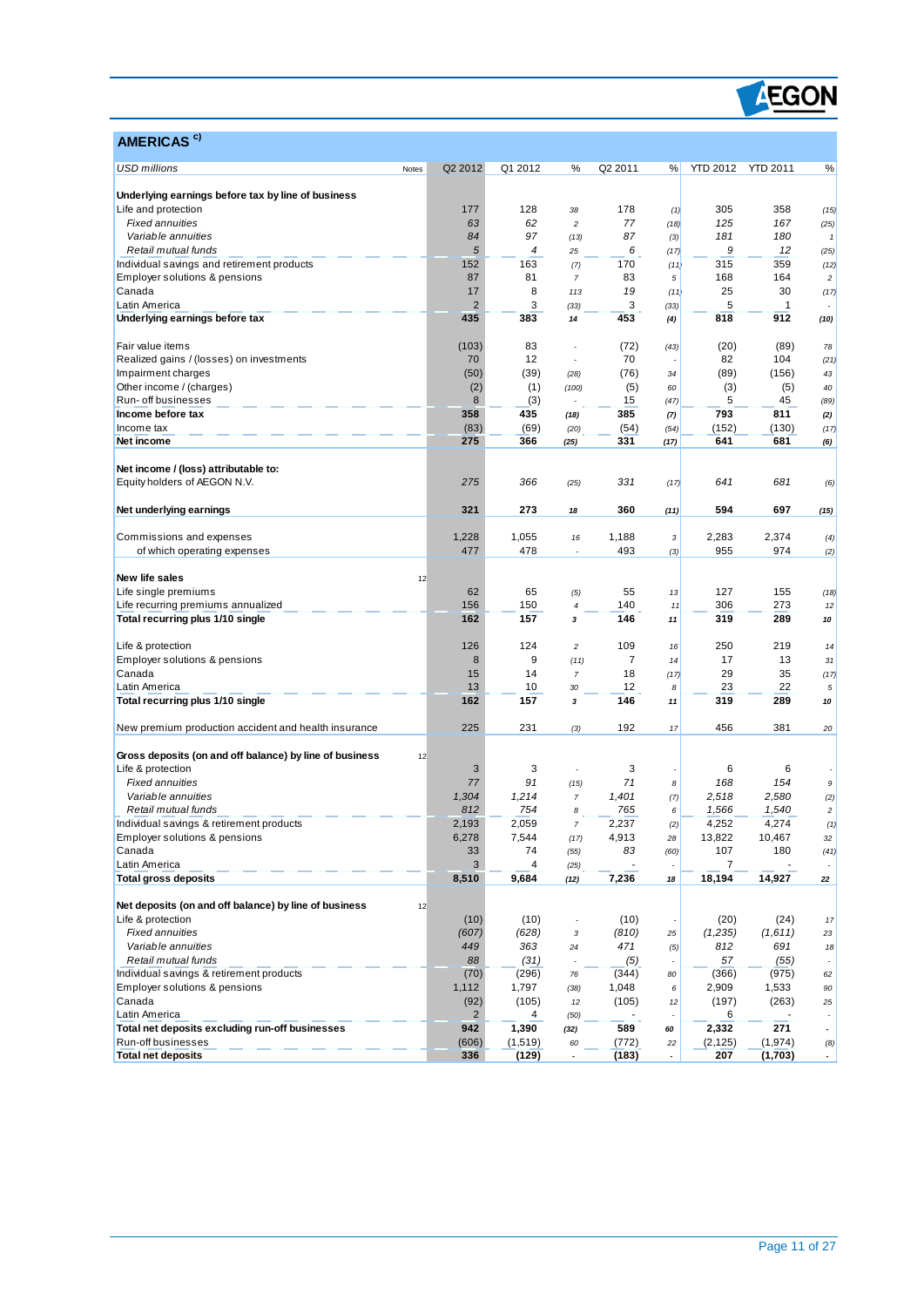

## THE NETHERLANDS

- o **Underlying earnings before tax of EUR 71 million, including a loss of EUR 11 million in Non-life**
- o **Net income of EUR (28) million, including a one-time charge of EUR 265 million before tax**
- o **New life sales decrease to EUR 23 million as result of lower sales in Life and Pensions**

#### **Underlying earnings before tax**

In the second quarter 2012, underlying earnings from AEGON's operations in the Netherlands decreased 4% to EUR 71 million as higher earnings from Pensions and Distribution were offset by lower earnings from Non-life and Life & Savings. Earnings in the second quarter 2012 included recurring charges for Corporate Center expenses of EUR 4 million.

- Earnings from AEGON's Life & Savings operations in the Netherlands declined to EUR 51 million. This decline was mainly due to unfavorable mortality experience and declining Life margins partly offset by cost savings and a higher contribution from the growing mortgage portfolio.
- Earnings from the Pension business increased strongly to EUR 25 million, mainly driven by favorable morbidity results. In addition, earnings benefited from cost savings and lower interest charges
- Non-life recorded a loss of EUR 11 million. This is a result of continued adverse claim experience on disability products which has been only partly offset by a reserve release following a refinement of assumptions. General trends in claim experience in disability in the Dutch non-life market are negative and are expected to continue throughout 2012. Management actions are taken to improve claim experience going forward. In addition, products are being repriced where necessary and possible.
- Earnings from the distribution businesses increased to EUR 4 million mainly as a result of achieved cost savings and lower amortization of intangibles.

#### **Net income**

Net income from AEGON's businesses in the Netherlands amounted to EUR (28) million and included a one-time charge of EUR 265 million before tax, related to the acceleration of product improvements for unit-linked insurance policies in the Netherlands.

Results on fair value items improved strongly compared to the second quarter of 2011 and amounted to EUR 153 million, driven by results on the guarantee portfolio of EUR 192 million partly offset by real estate revaluations of EUR (24) million and other fair value items of EUR (15) million. Realized losses on investments totaled EUR 6 million for the quarter and were a result of normal trading activity in the portfolio.

#### **Return on capital**

The return on average capital, excluding revaluation reserves, invested in AEGON's businesses in the Netherlands declined to 5.9%, the result of lower net underlying earnings and higher average capital levels. Return on capital of AEGON's businesses excludes the benefit of leverage at the holding.

#### **Operating expenses**

Operating expenses declined 6% to EUR 189 million, mainly driven by cost savings and lower restructuring charges, which were partly offset by investments in new distribution capabilities and recurring charges for Corporate Center expenses.

In 2011, AEGON initiated actions to make its business in the Netherlands more agile and better positioned to respond to changing conditions and new opportunities in the Dutch market. The reorganization program and other initiatives will result in a reduction of the cost base by EUR 100 million in comparison to the cost base for 2010, of which the majority is expected to be achieved in 2012. Over the past quarters, AEGON has implemented cost savings of EUR 62 million.

#### **Sales and deposits**

New life sales decreased in the second quarter to EUR 23 million. Individual life sales declined and amounted to EUR 12 million, primarily driven by a shrinking Dutch life insurance market, and lower production levels of mortgage-related insurance products. Pension sales declined to EUR 11 million, as a result of difficult market conditions, particularly in the defined benefit market segment.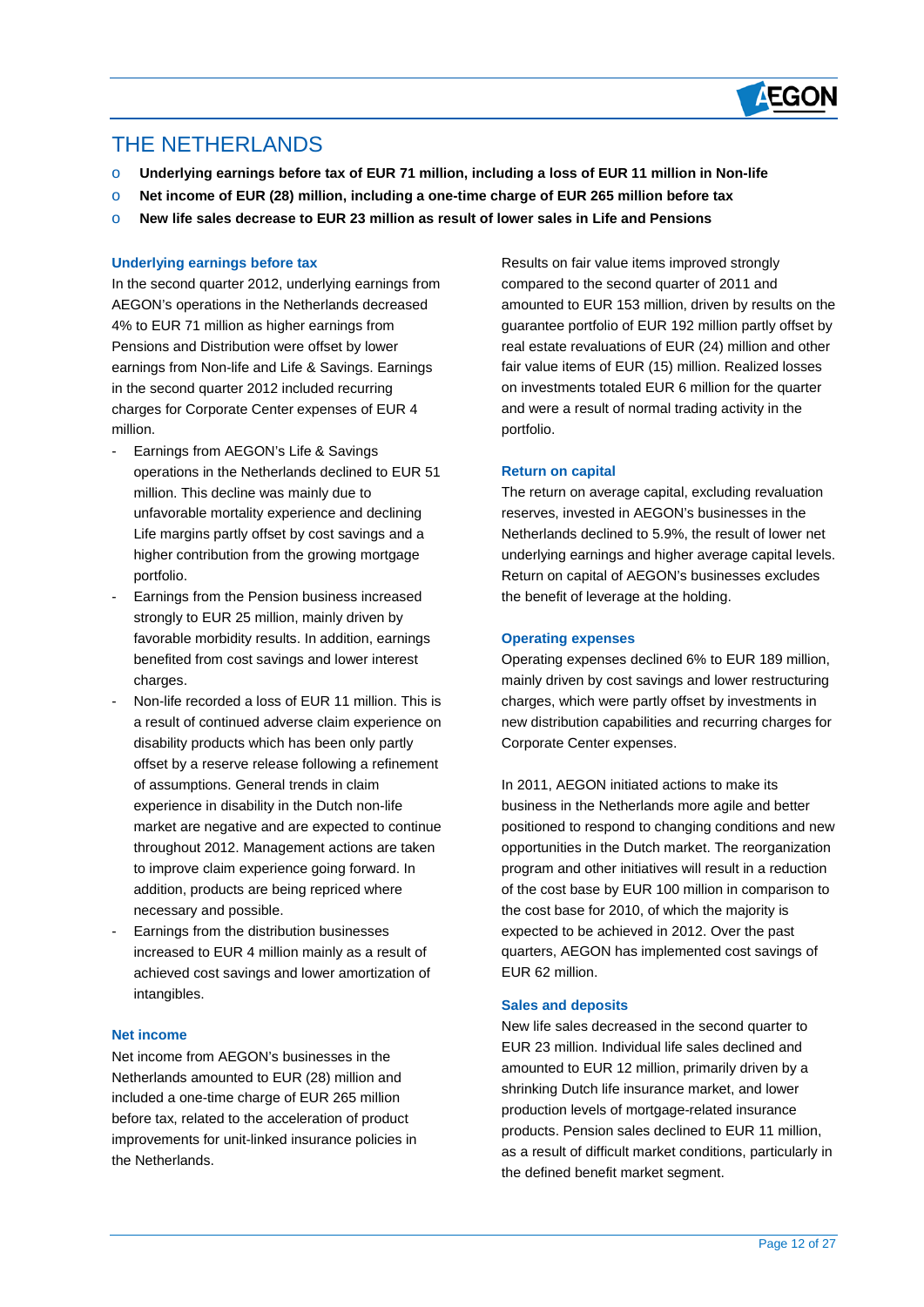

Production of mortgages in the second quarter of 2012 declined to EUR 706 million, primarily the result of lower activity in the Dutch mortgage market. Compared with the first quarter of 2012, production of mortgages increased 9%.

Premium production for accident & health amounted to EUR 4 million. Sales in income insurance products remained level compared to the second quarter of 2011, in spite of price increases to maintain margins and strong competition. General insurance production amounted to EUR 7 million, level with the second quarter of 2011.

Gross deposits declined to EUR 367 million, driven by fierce competition in the Dutch savings market.

#### **Market consistent value of new business**

The market consistent value of new business in the Netherlands increased significantly compared to the second quarter of 2011 and amounted to EUR 30 million. The increase was mainly driven by higher contributions from mortgages and the successful introduction of a new mortgage product in 2011 (Banksparen).

#### **Revenue-generating investments**

Revenue-generating investments increased 1% to EUR 65 billion, compared with the previous quarter. The increase was driven by growth of the business.

#### **REVENUE-GENERATING INVESTMENTS**

|                                          | June 30. | Mar. 31. |                |
|------------------------------------------|----------|----------|----------------|
|                                          | 2012     | 2012     | %              |
| Revenue-generating investments (total)   | 65.071   | 64.283   | 1              |
| Investments general account              | 40.246   | 39.572   | $\mathfrak{p}$ |
| Investments for account of policyholders | 24.825   | 24.711   |                |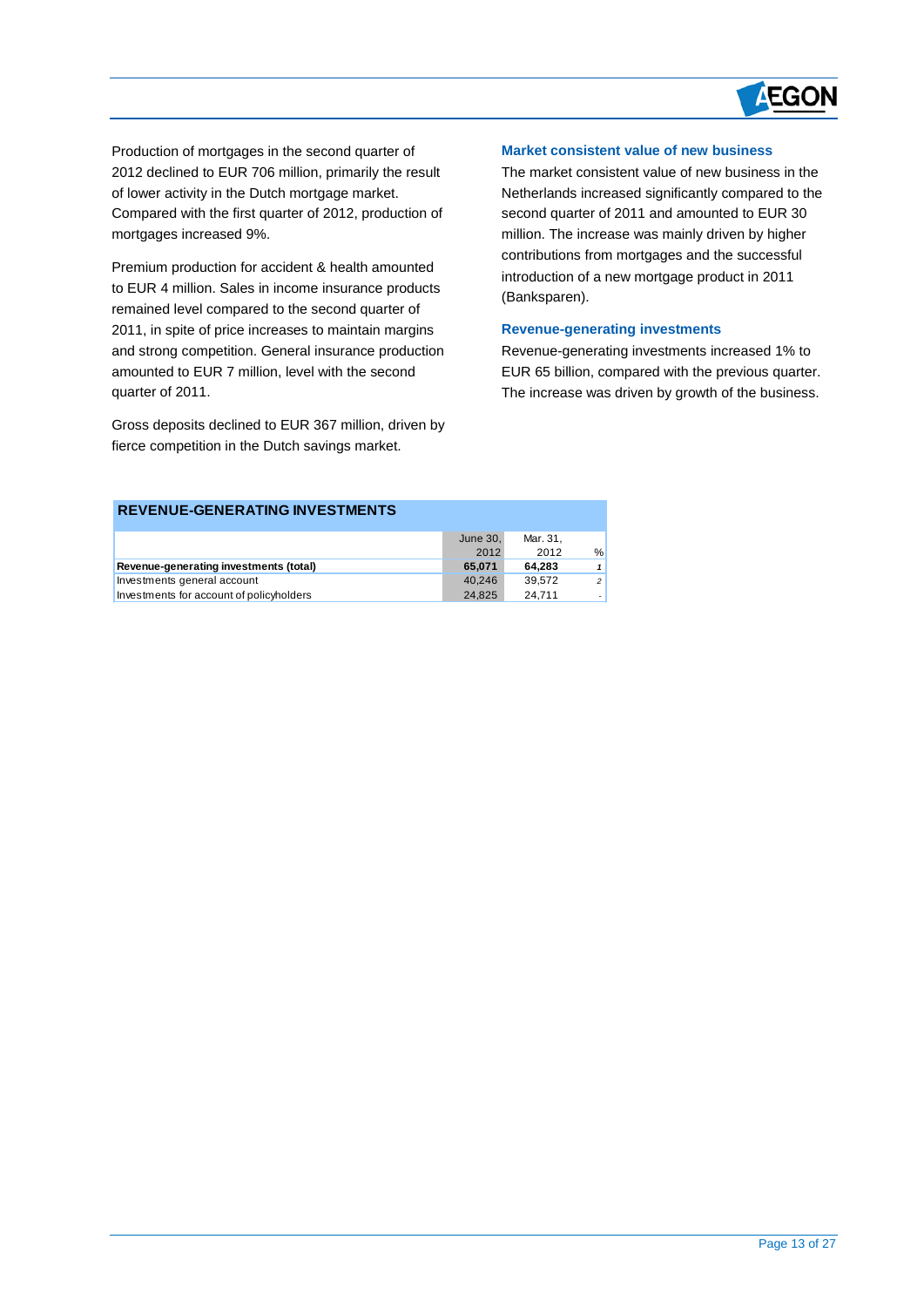

## **THE NETHERLANDS**

| <b>EUR</b> millions<br>Notes                            | Q2 2012        | Q1 2012        | %                   | Q2 2011        | %              |                | YTD 2012 YTD 2011 | %                        |
|---------------------------------------------------------|----------------|----------------|---------------------|----------------|----------------|----------------|-------------------|--------------------------|
|                                                         |                |                |                     |                |                |                |                   |                          |
| Underlying earnings before tax by line of business      |                |                |                     |                |                |                |                   |                          |
| Life and Savings                                        | 51             | 56             | (9)                 | 55             | (7)            | 107            | 98                | 9                        |
| Pensions                                                | 25             | 21             | 19                  | 16             | 56             | 46             | 38                | 21                       |
| Non-life                                                | (11)           | (5)            | (120)               |                |                | (16)           | 5                 | $\overline{\phantom{a}}$ |
| <b>Distribution</b>                                     | $\overline{4}$ | $\overline{7}$ | (43)                | (1)            | ÷              | 11             | 10                | 10                       |
| Share in underlying earnings before tax of associates   | $\overline{2}$ |                |                     | 4              | (50)           | $\overline{2}$ | 4                 | (50)                     |
| Underlying earnings before tax                          | 71             | 79             | (10)                | 74             | (4)            | 150            | 155               | (3)                      |
| Fair value items                                        | 153            | 42             |                     | 2              | ÷,             | 195            | (58)              | $\overline{\phantom{a}}$ |
| Realized gains / (losses) on investments                | (6)            | 34             |                     | 142            | ÷,             | 28             | 177               | (84)                     |
| Impairment charges                                      | (3)            | (3)            |                     | (3)            |                | (6)            | (5)               | (20)                     |
| Other income / (charges)                                | (266)          | (3)            |                     | (11)           | Ĭ.             | (269)          | (19)              |                          |
| Income before tax                                       | (51)           | 149            |                     | 204            | ٠              | 98             | 250               | (61)                     |
| Income tax                                              | 23             | (8)            |                     | (35)           | $\overline{a}$ | 15             | (42)              |                          |
| Net income                                              | (28)           | 141            |                     | 169            | $\overline{a}$ | 113            | 208               | (46)                     |
|                                                         |                |                |                     |                |                |                |                   |                          |
| Net income / (loss) attributable to:                    |                |                |                     |                |                |                |                   |                          |
| Equity holders of AEGON N.V.                            | (28)           | 141            |                     | 169            |                | 113            | 208               | (46)                     |
|                                                         |                |                |                     |                |                |                |                   |                          |
| Net underlying earnings                                 | 57             | 62             | (8)                 | 67             | (15)           | 119            | 133               | (11)                     |
| Commissions and expenses                                | 268            | 270            | (1)                 | 278            | (4)            | 538            | 550               | (2)                      |
| of which operating expenses                             | 189            | 187            | $\pmb{\mathcal{I}}$ | 201            | (6)            | 376            | 390               |                          |
|                                                         |                |                |                     |                |                |                |                   | (4)                      |
| New life sales                                          |                |                |                     |                |                |                |                   |                          |
| Life single premiums                                    | 146            | 245            | (40)                | 217            | (33)           | 391            | 674               | (42)                     |
| Life recurring premiums annualized                      | 9              | $\overline{7}$ | 29                  | 18             | (50)           | 16             | 37                | (57)                     |
| Total recurring plus 1/10 single                        | 23             | 32             | (28)                | 40             | (43)           | 55             | 105               | (48)                     |
| Life and Savings                                        | 12             | 18             | (33)                | 25             | (52)           | 30             | 51                | (41)                     |
| Pensions                                                | 11             | 14             | (21)                | 15             | (27)           | 25             | 54                | (54)                     |
| Total recurring plus 1/10 single                        | 23             | 32             | (28)                | 40             | (43)           | 55             | 105               | (48)                     |
|                                                         |                |                |                     |                |                |                |                   |                          |
| New premium production accident and health insurance    | $\overline{4}$ | 9              | (56)                | $\overline{4}$ |                | 13             | 14                | (7)                      |
| New premium production general insurance                | $\overline{7}$ | 9              | (22)                | $\overline{7}$ | ÷,             | 16             | 15                | $\overline{7}$           |
|                                                         |                |                |                     |                |                |                |                   |                          |
| Gross deposits (on and off balance) by line of business |                |                |                     |                |                |                |                   |                          |
| Life and Savings                                        | 367            | 560            | (34)                | 442            | (17)           | 927            | 824               | 13                       |
| Pensions                                                |                |                |                     |                |                |                | 80                | ÷                        |
| <b>Total gross deposits</b>                             | 367            | 560            | (34)                | 442            | (17)           | 927            | 904               | 3                        |
|                                                         |                |                |                     |                |                |                |                   |                          |
| Net deposits (on and off balance) by line of business   |                |                |                     |                |                |                |                   |                          |
| Life and Savings                                        | (66)           | (185)          | 64                  | (113)          | 42             | (251)          | (255)             | $\overline{\mathbf{c}}$  |
| Pensions                                                |                |                |                     |                |                |                | 27                | ÷,                       |
| <b>Total net deposits</b>                               | (66)           | (185)          | 64                  | (113)          | 42             | (251)          | (228)             | (10)                     |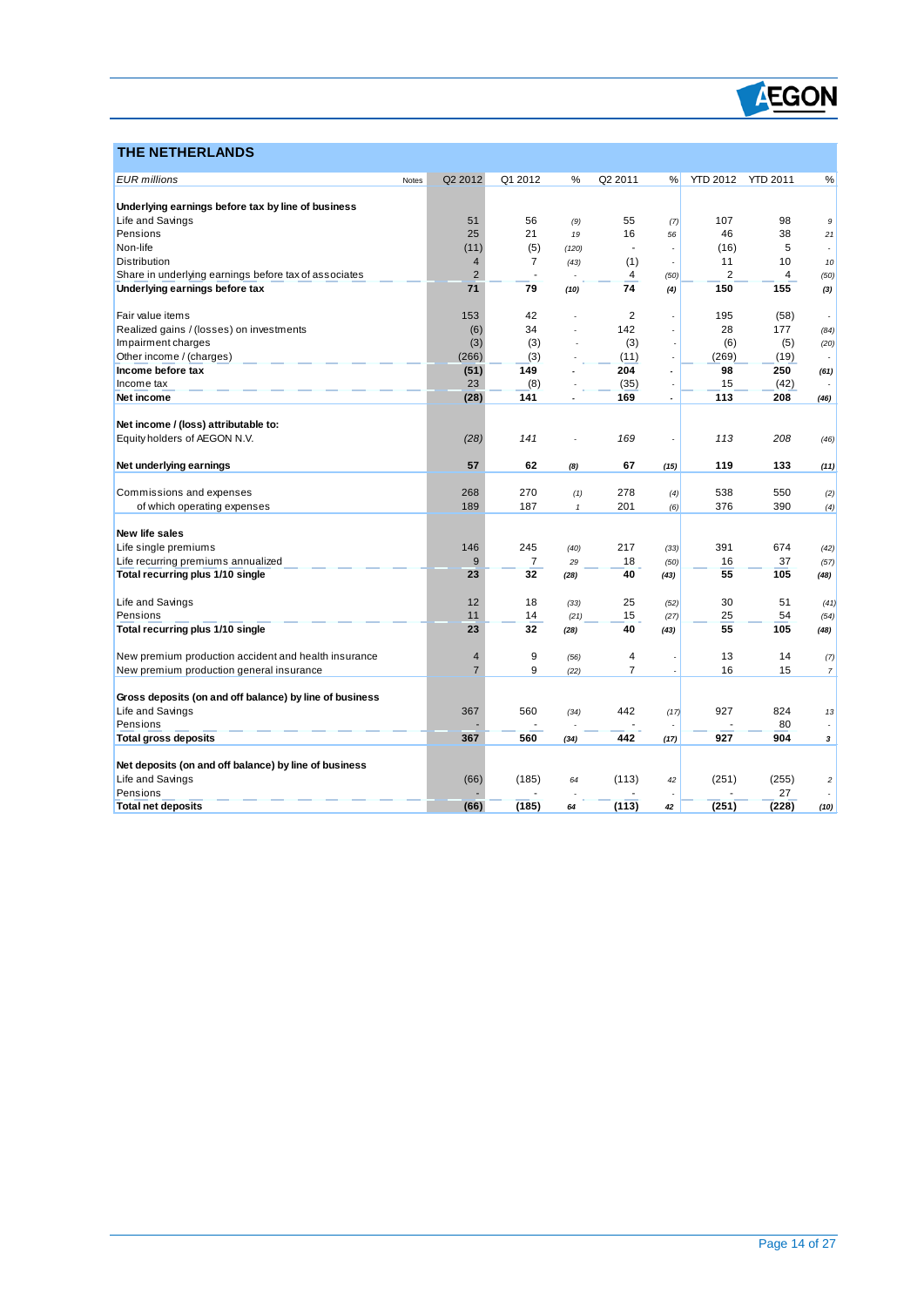# **AEGO**

## UNITED KINGDOM

- o **Underlying earnings before tax increase to GBP 20 million as a result of stronger pension earnings**
- o **Net income amounts to GBP 38 million**
- o **New life sales of GBP 170 million, in line with expectations**

#### **Underlying earnings before tax**

Underlying earnings before tax from AEGON's operations in the UK increased to GBP 20 million in the second quarter, driven by a strong improvement in earnings from Pensions compared to the second quarter last year. Earnings included recurring charges for Corporate Center expenses of GBP 2 million.

- Earnings from Life declined slightly to GBP 15 million, partly driven by recurring charges for Corporate Center expenses.
- Earnings from Pensions improved to GBP 5 million, mainly driven by the non-recurrence of exceptional charges recorded in the previous year, and successful implementation of the cost reduction program in AEGON's business in the UK. These positive impacts were partly offset by lower fee income as result of adverse movements in equity markets and adverse persistency.
- Earnings from Distribution amounted to nil.

#### **Net income**

Net income increased strongly to GBP 38 million from a loss of GBP 15 million in the comparable quarter, driven by higher underlying earnings, higher realized gains on investments of GBP 28 million and a strong improvement in impairments. There were no impairments during the quarter. Results on fair value items amounted to a loss of GBP 1 million.

#### **Return on capital**

The return on average capital, excluding revaluation reserves, invested in AEGON's businesses in the UK increased to 2.8%, primarily as a result of higher net underlying earnings from Pensions. Return on capital of AEGON's businesses excludes the benefit of leverage at the holding.

#### **Operating expenses**

Operating expenses for the second quarter of 2012 amounted to GBP 69 million, a 37% reduction following the successful implementation of the cost reduction program in the UK. Operating expenses in the second quarter benefited from favorable timing differences, which are expected to reverse in the remainder of the year. For the full year, AEGON expects to achieve target operating expenses.

#### **Sales and deposits**

New life sales were down 11% to GBP 170 million compared to the second quarter of 2011, reflecting an expected reduction in pension sales. Platform sales increased as new advisors joined the AEGON Retirement Choices platform.

#### **Market consistent value of new business**

The market consistent value of new business in the UK remained level at GBP 18 million as the benefit from lower acquisition expenses was offset by lower sales volumes and lower margins on protection business.

#### **Revenue-generating investments**

Revenue-generating investments decreased 2% to GBP 52 billion, compared with the first quarter-end of 2012, primarily the result of lower equity markets.

| <b>REVENUE-GENERATING INVESTMENTS</b>    |          |          |                |
|------------------------------------------|----------|----------|----------------|
|                                          | June 30. | Mar. 31. |                |
|                                          | 2012     | 2012     | %              |
| Revenue-generating investments (total)   | 51.631   | 52.761   | (2)            |
| Investments general account              | 8.460    | 8.298    | 2 <sup>1</sup> |
| Investments for account of policyholders | 43.171   | 44.463   | (3)            |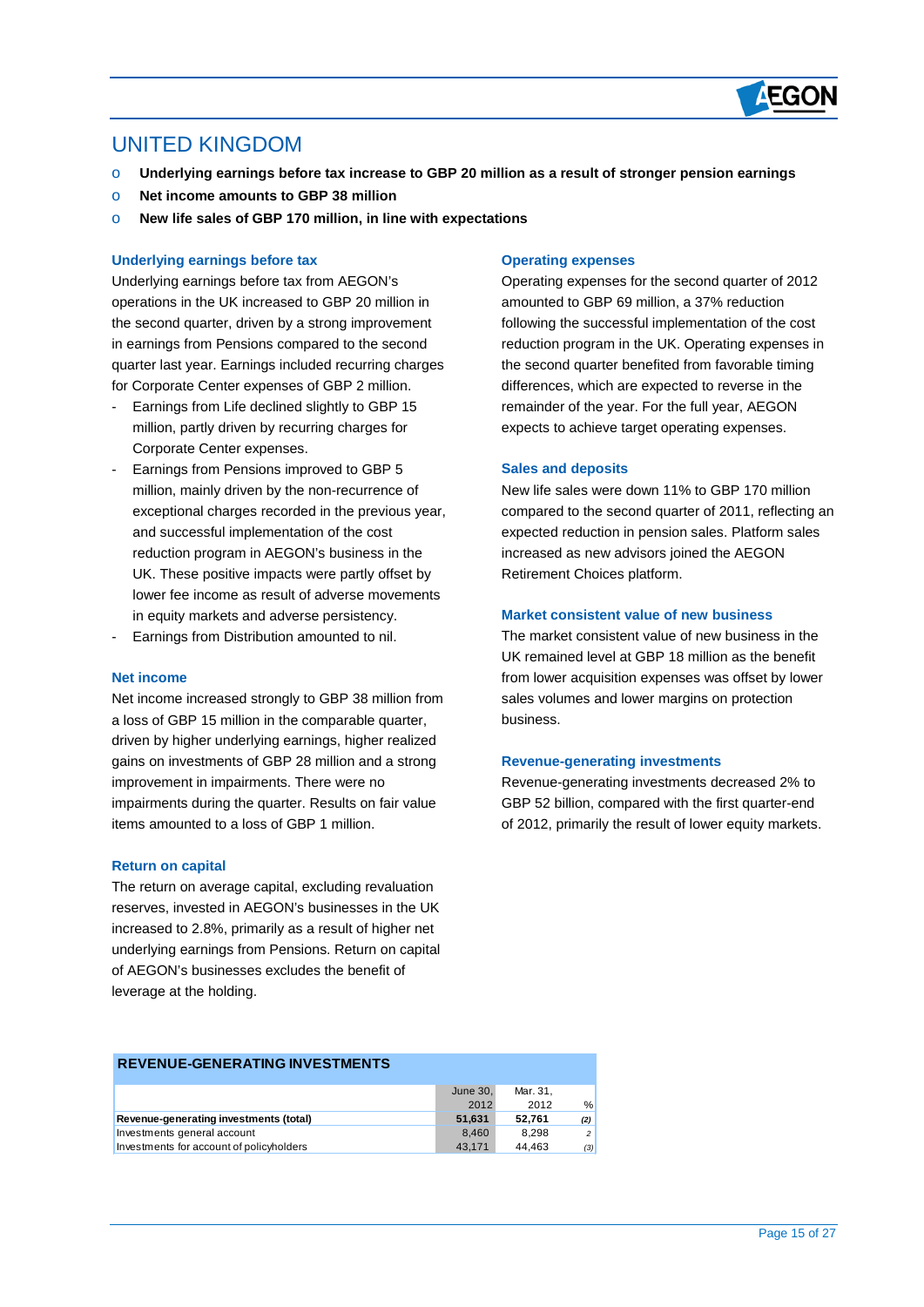# AEGON

### **UNITED KINGDOM**

| <b>GBP</b> millions                                     | <b>Notes</b>   | Q2 2012        | Q1 2012                  | %              | Q2 2011                  | %                        | <b>YTD 2012</b> | <b>YTD 2011</b> | %     |
|---------------------------------------------------------|----------------|----------------|--------------------------|----------------|--------------------------|--------------------------|-----------------|-----------------|-------|
|                                                         |                |                |                          |                |                          |                          |                 |                 |       |
| Underlying earnings before tax by line of business      |                |                |                          |                |                          |                          |                 |                 |       |
| Life                                                    |                | 15             | 15                       | $\overline{a}$ | 17                       | (12)                     | 30              | 38              | (21)  |
| Pensions                                                |                | 5              | 11                       | (55)           | (7)                      |                          | 16              | (16)            |       |
| <b>Distribution</b>                                     |                |                | (1)                      |                | (1)                      |                          | (1)             | (3)             | 67    |
| Underlying earnings before tax                          |                | 20             | 25                       | (20)           | 9                        | 122                      | 45              | 19              | 137   |
| Fair value items                                        |                | (1)            | (2)                      | 50             | $\overline{\phantom{a}}$ |                          | (3)             | (1)             | (200) |
| Realized gains / (losses) on investments                |                | 28             |                          |                | 10                       | 180                      | 28              | 35              | (20)  |
| Impairment charges                                      |                |                | $\overline{\phantom{a}}$ |                | (35)                     |                          |                 | (35)            |       |
| Other income / (charges)                                | $\overline{7}$ | 10             | 5                        | 100            | $\mathbf{1}$             |                          | 15              | (4)             | ٠     |
| Income before tax                                       |                | 57             | 28                       | 104            | (15)                     | $\overline{\phantom{a}}$ | 85              | 14              |       |
| Income tax attributable to policyholder return          |                | (11)           | (5)                      | (120)          | (15)                     | 27                       | (16)            | (16)            |       |
| Income before income tax on shareholders return         |                | 46             | 23                       | 100            | (30)                     |                          | 69              | (2)             |       |
| Income tax on shareholders return                       |                | (8)            | 16                       |                | 15                       |                          | 8               | 33              | (76)  |
| Net income                                              |                | 38             | 39                       | (3)            | (15)                     | $\overline{\phantom{a}}$ | 77              | 31              | 148   |
|                                                         |                |                |                          |                |                          |                          |                 |                 |       |
| Net income / (loss) attributable to:                    |                |                |                          |                |                          |                          |                 |                 |       |
| Equity holders of AEGON N.V.                            |                | 38             | 39                       | (3)            | (15)                     |                          | 77              | 31              | 148   |
|                                                         |                |                |                          |                |                          |                          |                 |                 |       |
| Net underlying earnings                                 |                | 18             | 40                       | (55)           | 14                       | 29                       | 58              | 47              | 23    |
|                                                         |                |                |                          |                |                          |                          |                 |                 |       |
| Commissions and expenses                                |                | 146            | 142                      | 3              | 193                      | (24)                     | 288             | 365             | (21)  |
| of which operating expenses                             |                | 69             | 62                       | 11             | 109                      | (37)                     | 131             | 207             | (37)  |
|                                                         |                |                |                          |                |                          |                          |                 |                 |       |
| New life sales                                          | 8              |                |                          |                |                          |                          |                 |                 |       |
| Life single premiums                                    |                | 592            | 600                      | (1)            | 711                      | (17)                     | 1,192           | 1,552           | (23)  |
| Life recurring premiums annualized                      |                | 111            | 118                      | (6)            | 120                      | (8)                      | 229             | 247             | (7)   |
| Total recurring plus 1/10 single                        |                | 170            | 178                      | (4)            | 191                      | (11)                     | 348             | 402             | (13)  |
|                                                         |                |                |                          |                |                          |                          |                 |                 |       |
| Life                                                    |                | 17             | 17                       |                | 15                       | 13                       | 34              | 31              | 10    |
| Pensions                                                |                | 153            | 161                      | (5)            | 176                      | (13)                     | 314             | 371             | (15)  |
| Total recurring plus 1/10 single                        |                | 170            | 178                      | (4)            | 191                      | (11)                     | 348             | 402             | (13)  |
|                                                         |                |                |                          |                |                          |                          |                 |                 |       |
| Gross deposits (on and off balance) by line of business |                |                |                          |                |                          |                          |                 |                 |       |
| Variable annuities                                      |                | $\overline{7}$ | $\frac{7}{7}$            |                | 14                       | (50)                     | 14              | 31              | (55)  |
| <b>Total gross deposits</b>                             |                | $\overline{7}$ |                          |                | 14                       | (50)                     | 14              | 31              | (55)  |
|                                                         |                |                |                          |                |                          |                          |                 |                 |       |
| Net deposits (on and off balance) by line of business   |                |                |                          |                |                          |                          |                 |                 |       |
| Variable annuities                                      |                | (1)            | (1)                      |                | 12                       |                          | (2)             | 14              |       |
| <b>Total net deposits</b>                               |                | (1)            | (1)                      |                | 12                       |                          | (2)             | 14              |       |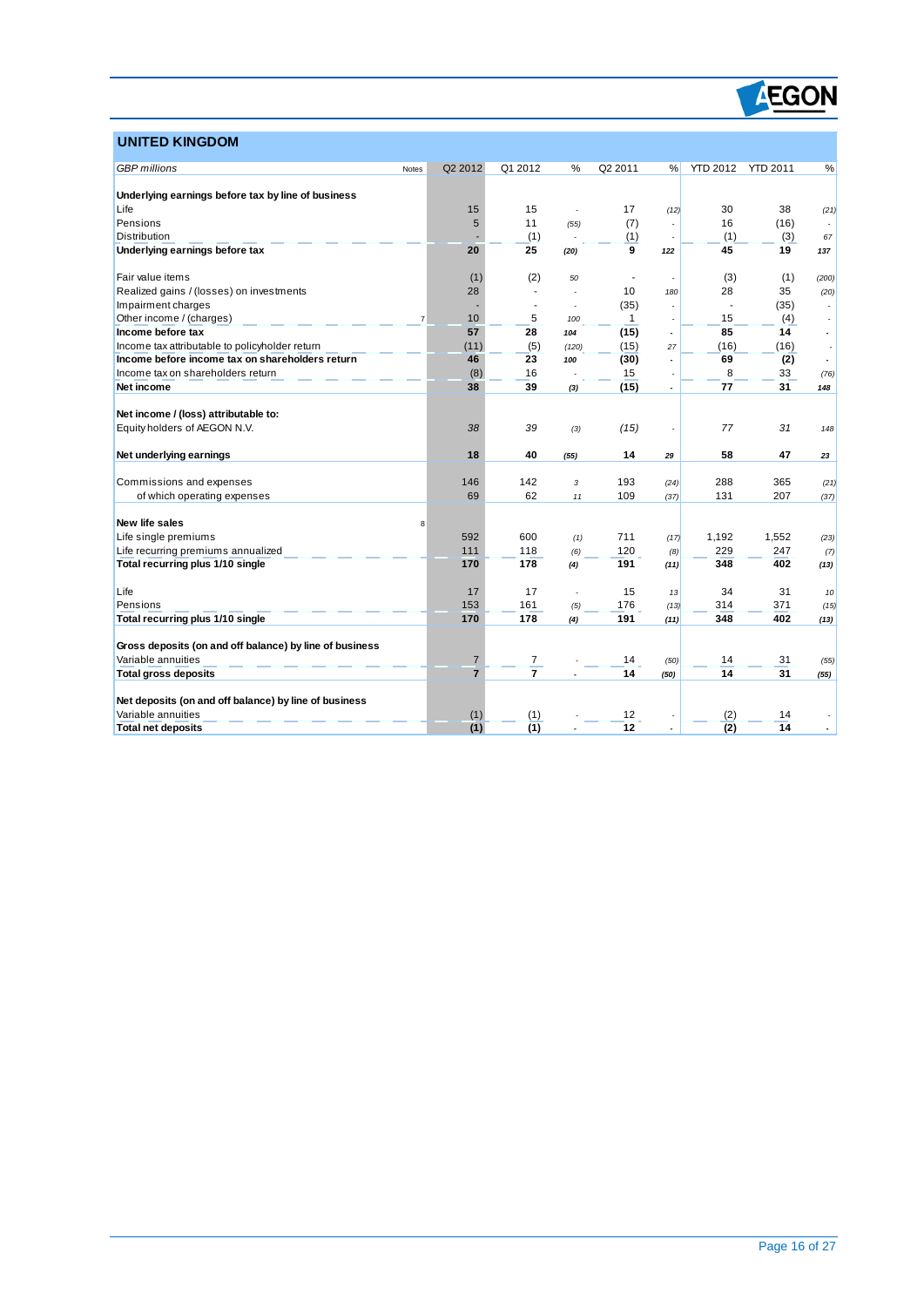

## NEW MARKETS

- o **Underlying earnings before tax decrease 9% to EUR 64 million as results from partnership with CAM are no longer included**
- o **Net income amounts to EUR 37 million**
- o **New life sales decline to EUR 68 million as lower sales in Spain are partly being offset by growth in Asia**

#### **Underlying earnings before tax**

In New Markets, AEGON underlying earnings before tax decreased 9% to EUR 64 million. Higher earnings from AEGON Asset Management and Asia were more than offset by lower earnings in Central & Eastern Europe, Spain and Variable Annuities Europe. Recurring charges for Corporate Center expenses amounted to EUR 2 million.

- Earnings from **Central & Eastern Europe** declined to EUR 21 million, primarily as a result of the pension legislation changes in Poland in 2011, which was only partly offset by favorable claim experience in the non-life business. In addition, adverse currency movements negatively impacted earnings.
- Results from AEGON's operations in **Asia** increased to EUR 5 million mainly as a result of higher investment income and favorable claim experience.
- Earnings from **Spain & France** decreased 15% to EUR 17 million as results from AEGON's partnership with CAM are no longer included in the results. The comparable quarter of 2011 included underlying earnings of EUR 9 million from CAM. Excluding results from CAM, earnings in Spain improved as result of business growth and the inclusion of earnings from Caixa Sabadell Vida. Earnings contributions from partner La Mondiale in France remained level with the same quarter last year and amounted to EUR 5 million.
- Results from **Variable Annuities Europe** declined to EUR (2) million which was driven by an exceptional charge of EUR 2 million for customer refunding.
- Earnings from **AEGON Asset Management** increased significantly to EUR 23 million, the result of performance fees and increased fee income, resulting from higher asset balances.

#### **Net income**

Net income from AEGON's operations in New Markets declined to EUR 37 million as lower underlying earnings and negative results from fair value items were only partly offset by higher gains on investments and lower impairment charges. As of the second quarter, fair value items contains a currency hedge related to part of the in Swiss franc denominated mortgage portfolio in Hungary.

#### **Return on capital**

The return on average capital, excluding revaluation reserves, invested in AEGON's businesses in New Markets declined to 6.6%, mainly the result of lower net underlying earnings. Return on capital of AEGON's businesses excludes the benefit of leverage at the holding.

#### **Operating expenses**

Operating expenses increased 12% to EUR 154 million in the second quarter, as a result of higher costs in Asia driven by investments in new distribution capabilities, the inclusion of the company's Canadian investment management activities within AEGON Asset Management and recurring charges for Corporate Center expenses of EUR 2 million.

#### **Sales and deposits**

New life sales declined 7% to EUR 68 million.

- In Central & Eastern Europe, new life sales remained level and amounted to EUR 29 million as lower production in Hungary due to difficult market circumstances was offset by increased production primarily in Poland and Turkey. At constant currencies, new life sales increased 3%.
- In Asia, new life sales increased to EUR 15 million, driven by higher production in China due to strong performance of new distribution partners in the brokerage channel and increased sales of universal life products in Hong Kong and Singapore, despite repricing in the first quarter of 2012.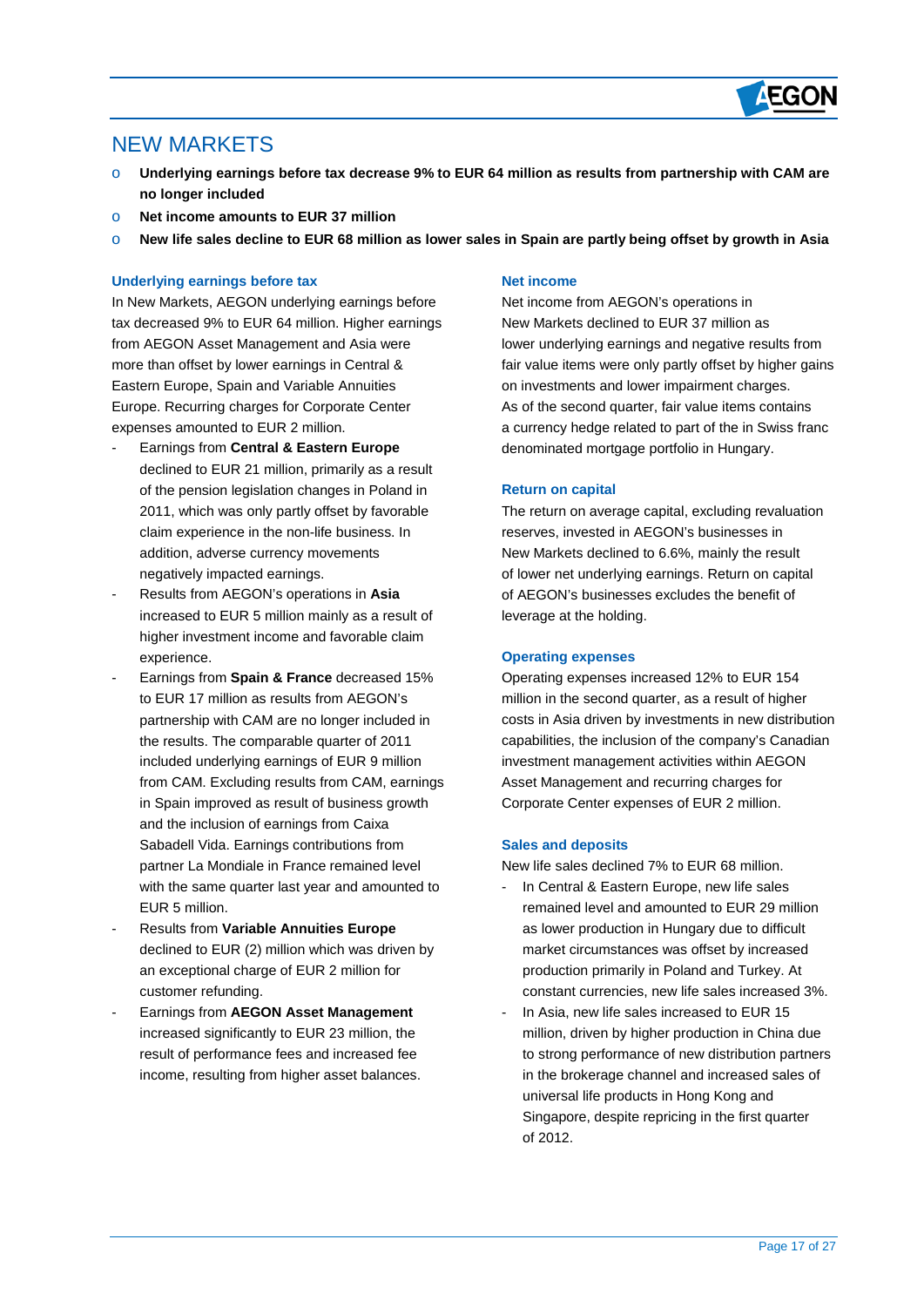

- New life sales in Spain & France declined to EUR 24 million as the inclusion of Caixa Sabadell Vida was offset by lower production at other joint venture partners in Spain and the exclusion of new life sales from CAM.

New premium production from AEGON's general insurance operations in Central & Eastern Europe declined and amounted to EUR 6 million. New premium production from AEGON's accident & health insurance in CEE and Asia remained level at EUR 7 million.

Gross deposits in New Markets amounted to EUR 2.7 billion and increased strongly compared to the second quarter of 2011. Gross deposits in AEGON Asset Management increased substantially to EUR 2.5 billion as a result of strong institutional sales in the US and the Netherlands. In CEE gross deposits declined following pension legislation changes in Poland.

#### **Market consistent value of new business**

The market consistent value of new business in New Markets decreased to EUR 19 million as a result of lower pension production and lower margins in CEE and Spain. Additionally, results from the partnership with CAM are no longer included in the results. These factors were only partly offset by expense savings in CEE and the inclusion of new joint venture partners in Spain.

#### **Revenue-generating investments**

Revenue-generating investments increased 5% compared with the first quarter of 2012 to EUR 66 billion, mainly driven by net deposits in AEGON Asset Management.

| <b>REVENUE-GENERATING INVESTMENTS</b>       |          |          |                         |
|---------------------------------------------|----------|----------|-------------------------|
|                                             | June 30, | Mar. 31. |                         |
|                                             | 2012     | 2012     | %                       |
| Revenue-generating investments (total)      | 66.236   | 63.288   | 5                       |
| Investments general account                 | 5,069    | 4.957    | $\overline{\mathbf{c}}$ |
| Investments for account of policyholders    | 6,835    | 6.663    | 3                       |
| Off balance sheet investments third parties | 54.332   | 51.668   | 5                       |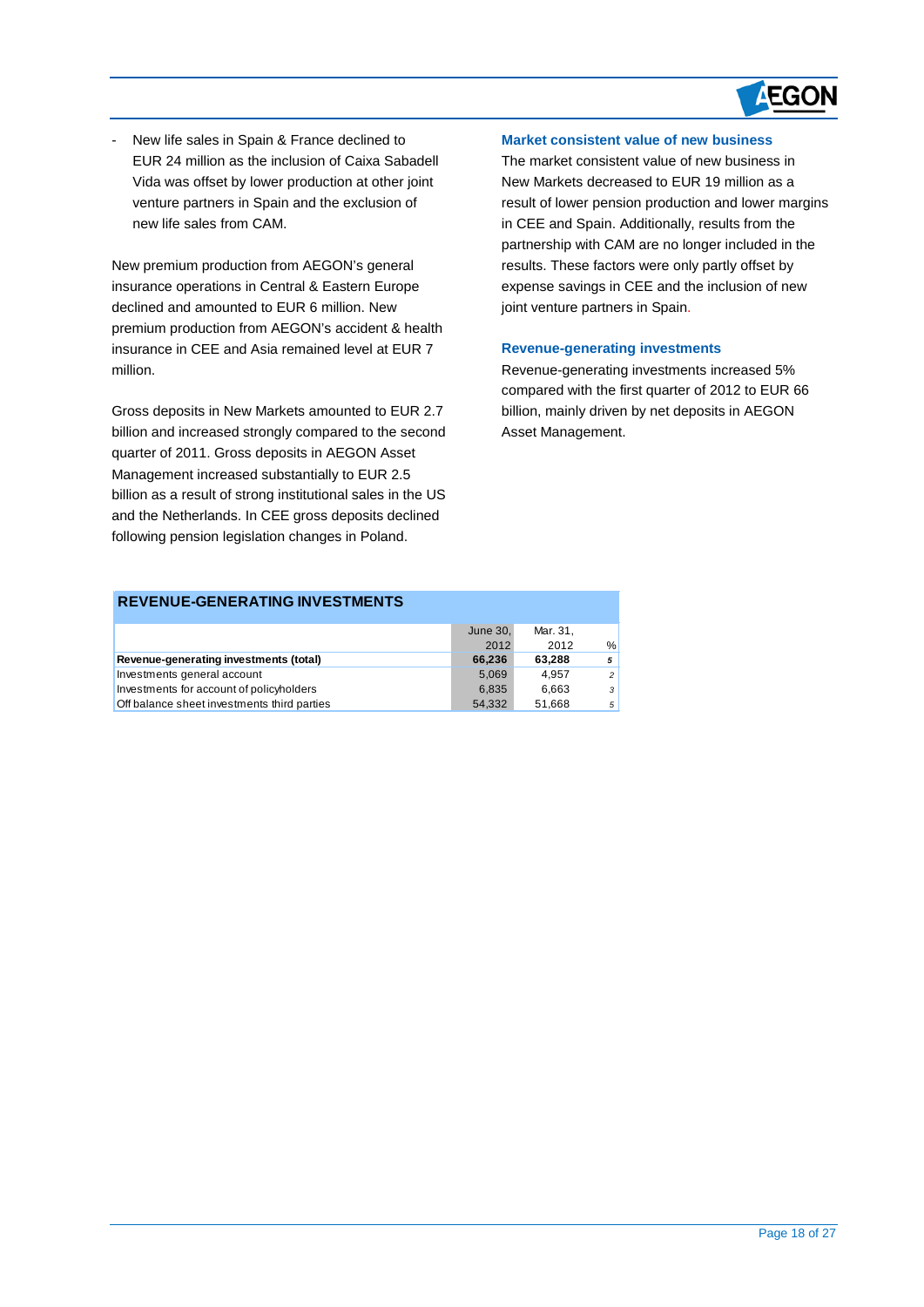# **EGON**

| <b>NEW MARKETS <sup>c)</sup></b>                     |       |                |                |                                    |                       |                          |                 |                 |                          |
|------------------------------------------------------|-------|----------------|----------------|------------------------------------|-----------------------|--------------------------|-----------------|-----------------|--------------------------|
| <b>EUR</b> millions                                  | Notes | Q2 2012        | Q1 2012        | %                                  | Q2 2011               | %                        | <b>YTD 2012</b> | <b>YTD 2011</b> | %                        |
| Underlying earnings before tax                       |       |                |                |                                    |                       |                          |                 |                 |                          |
| Central Eastern Europe                               |       | 21             | 23             | (9)                                | 29                    | (28)                     | 44              | 55              | (20)                     |
| Asia                                                 |       | 5              | 9              | (44)                               | 3                     | 67                       | 14              | 3               | $\overline{a}$           |
| Spain & France                                       |       | 17             | 25             | (32)                               | 20                    | (15)                     | 42              | 43              | (2)                      |
| Variable Annuities Europe                            |       | (2)            | $\overline{2}$ |                                    |                       |                          |                 | 5               | ÷,                       |
| AEGON Asset Management                               |       | 23<br>64       | 29<br>88       | (21)                               | 18<br>70              | 28                       | 52<br>152       | 32              | 63                       |
| Underlying earnings before tax                       |       |                |                | (27)                               |                       | (9)                      |                 | 138             | 10                       |
| Fair value items                                     |       | (12)           | $\overline{7}$ |                                    | (3)                   |                          | (5)             | (3)             | (67)                     |
| Realized gains / (losses) on investments             |       | 3              | $\overline{2}$ | 50                                 | $\mathbf{1}$          | 200                      | 5               | 4               | 25                       |
| Impairment charges                                   |       |                | (4)            |                                    | (4)                   |                          | (4)             | (6)             | 33                       |
| Other income / (charges)                             |       |                | (18)           |                                    | (3)                   |                          | (18)            | 8               | $\overline{\phantom{a}}$ |
| Income before tax                                    |       | 55             | 75             | (27)                               | 61                    | (10)                     | 130             | 141             | (8)                      |
| Income tax                                           |       | (18)           | (27)           | 33                                 | (15)                  | (20)                     | (45)            | (46)            | $\sqrt{2}$               |
| Net income                                           |       | 37             | 48             | (23)                               | 46                    | (20)                     | 85              | 95              | (11)                     |
| Net income / (loss) attributable to:                 |       |                |                |                                    |                       |                          |                 |                 |                          |
| Equity holders of AEGON N.V.                         |       | 37             | 48             | (23)                               | 45                    | (18)                     | 85              | 94              | (10)                     |
| Non-controlling interests                            |       |                |                |                                    | $\mathbf{1}$          |                          |                 | $\mathbf{1}$    |                          |
|                                                      |       |                |                |                                    |                       |                          |                 |                 |                          |
| Net underlying earnings                              |       | 44             | 59             | (25)                               | 53                    | (17)                     | 103             | 97              | 6                        |
|                                                      |       |                |                |                                    |                       |                          |                 |                 |                          |
| Commissions and expenses                             |       | 219            | 208            | $\sqrt{5}$                         | 196                   | 12                       | 427             | 399             | $\boldsymbol{7}$         |
| of which operating expenses                          |       | 154            | 143            | 8                                  | 138                   | 12                       | 297             | 287             | 3                        |
| <b>New life sales</b>                                |       |                |                |                                    |                       |                          |                 |                 |                          |
| Life single premiums                                 | 12    | 142            | 146            | (3)                                | 131                   | 8                        | 288             | 340             | (15)                     |
| Life recurring premiums annualized                   |       | 53             | 66             | (20)                               | 60                    | (12)                     | 119             | 123             | (3)                      |
| Total recurring plus 1/10 single                     |       | 68             | 80             | (15)                               | 73                    | (7)                      | 148             | 157             | (6)                      |
|                                                      |       |                |                |                                    |                       |                          |                 |                 |                          |
| Life                                                 |       | 66             | 75             | (12)                               | 67                    | (1)                      | 141             | 137             | 3                        |
| Associates                                           |       | $\overline{2}$ | 5              | (60)                               | 6                     | (67)                     | $\overline{7}$  | 20              | (65)                     |
| Total recurring plus 1/10 single                     |       | 68             | 80             | (15)                               | 73                    | (7)                      | 148             | 157             | (6)                      |
|                                                      |       |                |                |                                    |                       |                          |                 |                 |                          |
| Central Eastern Europe<br>Asia                       |       | 29<br>15       | 27<br>15       | $\boldsymbol{7}$<br>$\overline{a}$ | 30<br>10              | (3)                      | 56<br>30        | 57<br>29        | (2)                      |
| Spain & France                                       |       | 24             | 38             | (37)                               | 33                    | 50<br>(27)               | 62              | 71              | 3<br>(13)                |
| Total recurring plus 1/10 single                     |       | 68             | 80             | (15)                               | 73                    | (7)                      | 148             | 157             | (6)                      |
|                                                      |       |                |                |                                    |                       |                          |                 |                 |                          |
| New premium production accident and health insurance |       | $\overline{7}$ | 10             | (30)                               | 8                     | (13)                     | 17              | 18              | (6)                      |
| New premium production general insurance             |       | 6              | 5              | 20                                 | $\overline{7}$        | (14)                     | 11              | 12              | (8)                      |
|                                                      |       |                |                |                                    |                       |                          |                 |                 |                          |
| Gross deposits (on and off balance)                  | 12    |                |                |                                    |                       |                          |                 |                 |                          |
| <b>Central Eastern Europe</b>                        |       | 66             | 116            | (43)                               | 167<br>$\overline{7}$ | (60)                     | 182             | 349             | (48)                     |
| Asia<br>Spain & France                               |       | 37<br>11       | 34<br>10       | 9                                  | 11                    |                          | 71<br>21        | 18<br>19        |                          |
| Variable Annuities Europe                            |       | 109            | 120            | 10                                 | 159                   | (31)                     | 229             | 290             | 11                       |
| <b>AEGON Asset Management</b>                        |       | 2,514          | 2,803          | (9)<br>(10)                        | 898                   | 180                      | 5,317           | 1,833           | (21)<br>190              |
| <b>Total gross deposits</b>                          |       | 2,737          | 3,083          | (11)                               | 1,242                 | 120                      | 5,820           | 2,509           | 132                      |
|                                                      |       |                |                |                                    |                       |                          |                 |                 |                          |
| Net deposits (on and off balance)                    | 12    |                |                |                                    |                       |                          |                 |                 |                          |
| <b>Central Eastern Europe</b>                        |       | (18)           | 42             |                                    | (1, 972)              | 99                       | 24              | (1,864)         | $\overline{\phantom{a}}$ |
| Asia                                                 |       | 36             | 31             | 16                                 | 4                     |                          | 67              | 15              | $\overline{\phantom{a}}$ |
| Spain & France                                       |       | (11)           | (26)           | 58                                 | (43)                  | 74                       | (37)            | (54)            | 31                       |
| Variable Annuities Europe                            |       | $\overline{7}$ | 28             | (75)                               | 63                    | (89)                     | 35              | 89              | (61)                     |
| <b>AEGON Asset Management</b>                        |       | 605            | 1,289          | (53)                               | (539)                 |                          | 1,894           | (2,392)         | $\sim$                   |
| <b>Total net deposits</b>                            |       | 619            | 1,364          | (55)                               | (2, 487)              | $\overline{\phantom{a}}$ | 1,983           | (4,206)         | $\overline{\phantom{a}}$ |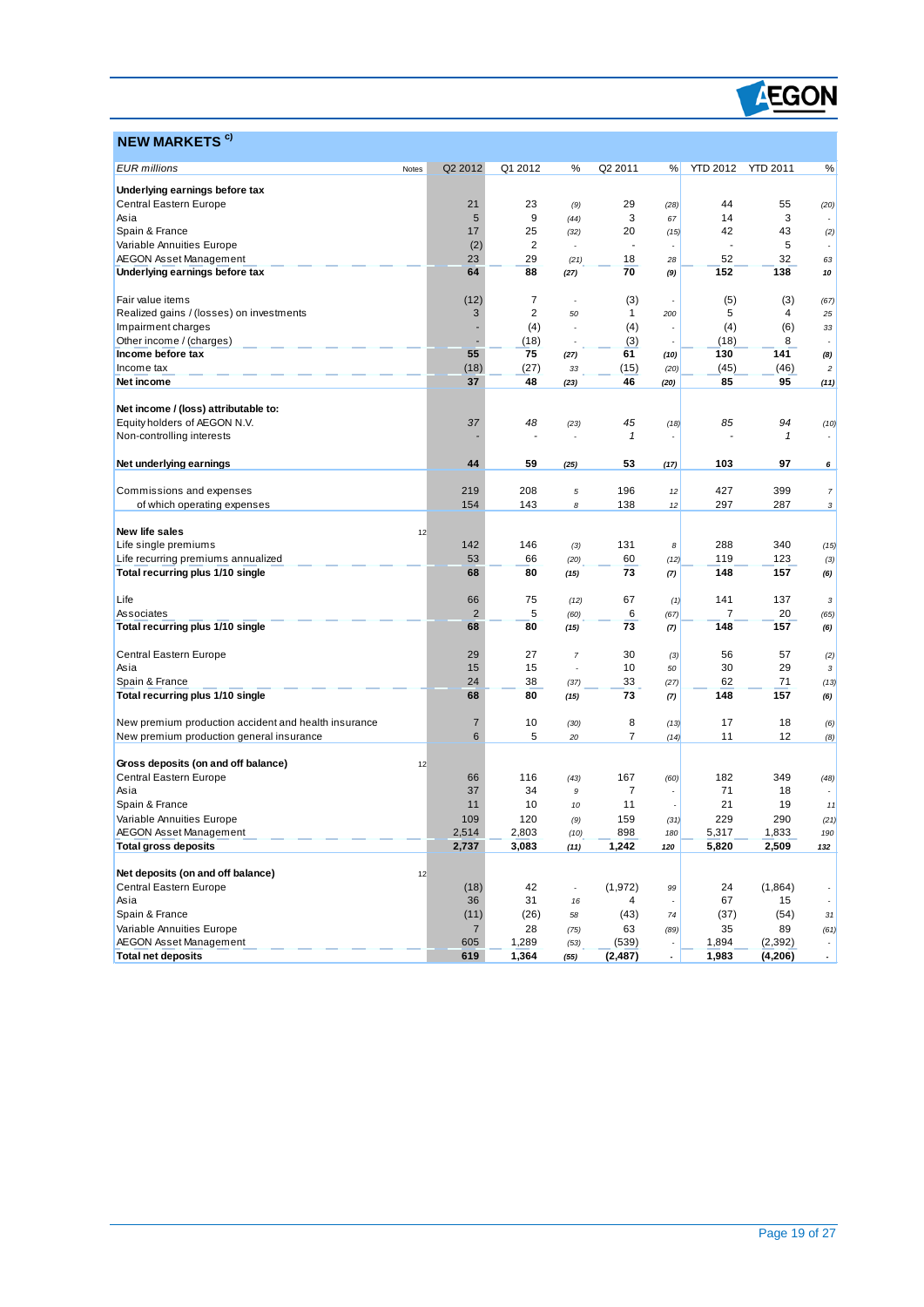

### **MARKET CONSISTENT VALUE OF NEW BUSINESS**

|                         |         |         | <b>MCVNB</b> |                     |      |                 | <b>MCVNB</b>    |      |
|-------------------------|---------|---------|--------------|---------------------|------|-----------------|-----------------|------|
| EUR millions, after tax | Q2 2012 | Q1 2012 | %            | Q <sub>2</sub> 2011 | $\%$ | <b>YTD 2012</b> | <b>YTD 2011</b> | %    |
|                         |         |         |              |                     |      |                 |                 |      |
| Americas                | 46      | 47      | (2)          | 67                  | (31) | 93              | 134             | (31) |
| The Netherlands         | 30      | 27      | 11           | 17                  | 76   | 57              | 18              |      |
| United Kingdom          | 22      | 27      | (19)         | 21                  | 5    | 49              | 39              | 26   |
| <b>New Markets</b>      | 19      | 24      | (21)         | 33                  | (42) | 43              | 68              | (37) |
| Total                   | 117     | 125     | (6)          | 138                 | (15) | 242             | 259             | (7)  |

#### **MODELED NEW BUSINESS, APE AND DEPOSITS**

|                              | <b>Premium business</b> |         |            |         |     | <b>Premium business</b> |                 |                |  |
|------------------------------|-------------------------|---------|------------|---------|-----|-------------------------|-----------------|----------------|--|
|                              |                         |         | <b>APE</b> |         |     |                         | <b>APE</b>      |                |  |
| Notes<br><b>EUR</b> millions | Q2 2012                 | Q1 2012 | %          | Q2 2011 | %   | <b>YTD 2012</b>         | <b>YTD 2011</b> | %              |  |
| 9                            |                         |         |            |         |     |                         |                 |                |  |
| Americas                     | 281                     | 279     |            | 254     | 11  | 561                     | 472             | 19             |  |
| The Netherlands              | 73                      | 70      | 4          | 45      | 62  | 143                     | 120             | 19             |  |
| <b>United Kingdom</b>        | 205                     | 216     | (5)        | 226     | (9) | 420                     | 463             | (9)            |  |
| New Markets                  | 157                     | 129     | 22         | 143     | 10  | 285                     | 264             | 8 <sup>1</sup> |  |
| Total                        | 716                     | 694     |            | 668     |     | 1,409                   | 1.319           | $\overline{7}$ |  |

|                              | <b>Deposit business</b> |         |                 |         |                          | <b>Deposit business</b> |                 |      |
|------------------------------|-------------------------|---------|-----------------|---------|--------------------------|-------------------------|-----------------|------|
|                              |                         |         | <b>Deposits</b> |         |                          | <b>Deposits</b>         |                 |      |
| Notes<br><b>EUR</b> millions | Q2 2012                 | Q1 2012 | %               | Q2 2011 | %                        | <b>YTD 2012</b>         | <b>YTD 2011</b> | %    |
| 9                            |                         |         |                 |         |                          |                         |                 |      |
| Americas                     | 5,209                   | 4,935   | 6               | 3,733   | 40                       | 10.145                  | 8,074           | 26   |
| <b>United Kingdom</b>        | 10                      | 8       | 25              | 17      | (41)                     | 17                      | 36              | (53) |
| <b>New Markets</b>           | 123                     | 180     | (32)            | (52)    | $\overline{\phantom{0}}$ | 303                     | 162             | 87   |
| Total                        | 5,342                   | 5,123   | 4               | 3,698   | 44                       | 10,465                  | 8,272           | 27   |

### **MCVNB/PVNBP SUMMARY**

|                              | <b>Premium business</b> |              |                        |                      | <b>Premium business</b> |              |                        |               |
|------------------------------|-------------------------|--------------|------------------------|----------------------|-------------------------|--------------|------------------------|---------------|
|                              | <b>MCVNB</b>            | <b>PVNBP</b> | MCVNB/<br><b>PVNBP</b> | MCVNB/<br><b>APE</b> | <b>MCVNB</b>            | <b>PVNBP</b> | MCVNB/<br><b>PVNBP</b> | MCVNB/<br>APE |
| Notes<br><b>EUR</b> millions | Q <sub>2</sub> 2012     |              | $\frac{9}{6}$          | %                    | <b>YTD 2012</b>         |              | %                      | %             |
| 10                           |                         |              |                        |                      |                         |              |                        |               |
| Americas                     | 23                      | 1.240        | 1.8                    | 8.0                  | 54                      | 2.452        | 2.2                    | 9.7           |
| The Netherlands              | 30                      | 885          | 3.4                    | 41.1                 | 57                      | 1.701        | 3.4                    | 39.8          |
| <b>United Kingdom</b>        | 22                      | 1,336        | 1.7                    | 10.8                 | 49                      | 2.744        | 1.8                    | 11.6          |
| <b>New Markets</b>           | 19                      | 910          | 2.0                    | 11.8                 | 43                      | 1,872        | 2.3                    | 15.0          |
| Total                        | 94                      | 4,371        | 2.2                    | 13.2                 | 203                     | 8.769        | 2.3                    | 14.4          |

|                              |              | <b>Deposit business</b> |              |                 | <b>Deposit business</b> |              |              |                 |
|------------------------------|--------------|-------------------------|--------------|-----------------|-------------------------|--------------|--------------|-----------------|
|                              | <b>MCVNB</b> | <b>PVNBP</b>            | MCVNB/       | MCVNB/          | <b>MCVNB</b>            | <b>PVNBP</b> | MCVNB/       | MCVNB/          |
|                              |              |                         | <b>PVNBP</b> | <b>Deposits</b> |                         |              | <b>PVNBP</b> | <b>Deposits</b> |
| Notes<br><b>EUR</b> millions | Q2 2012      |                         | $\%$         | %               | YTD 2012                |              | %            | %               |
| 10                           |              |                         |              |                 |                         |              |              |                 |
| Americas                     | 23           | 7.485                   | 0.3          | 0.4             | 38                      | 14.910       | 0.3          | 0.4             |
| <b>United Kingdom</b>        | -            | 10                      | 0.3          | 0.3             |                         | 17           | 0.4          | 0.4             |
| <b>New Markets</b>           |              | 172                     | (0.1)        | (0.1)           |                         | 452          | 0.1          | 0.2             |
| Total                        | 23           | 7,667                   | 0.3          | 0.4             | 39                      | 15,379       | 0.3          | 0.4             |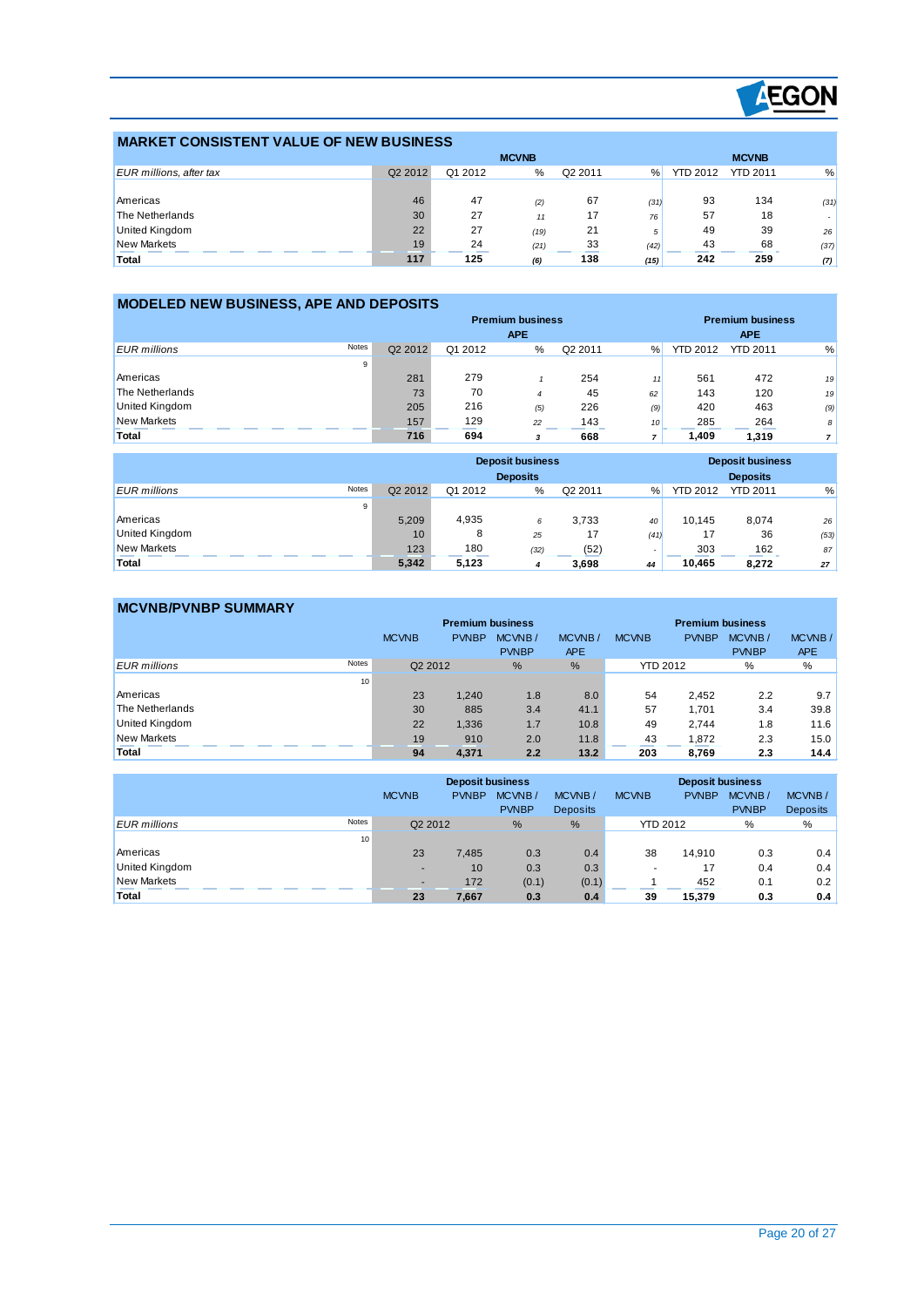

# OPERATIONAL HIGHLIGHTS – FIRST SIX MONTHS 2012

#### **Underlying earnings before tax**

AEGON's underlying earnings before tax amounted to EUR 868 million for the first six months of 2012. The increase compared with the same period last year was mainly the result of a strong delivery on cost reduction programs and favorable currency exchange rates.

Underlying earnings from the Americas amounted to EUR 631 million. The decrease compared to the first half of 2011 is primarily due to unfavorable mortality results and lower fixed annuity earnings, as the product is de-emphasized. In addition, earnings were impacted by recurring charges for Corporate Center expenses (EUR 14 million) and an increase in employee benefit expenses (EUR 21 million).

In the Netherlands, underlying earnings declined slightly to EUR 150 million. A higher contribution from pensions and AEGON's growing Dutch mortgage portfolio was offset by adverse claim experience on disability products in the non-life business.

In the United Kingdom, underlying earnings increased to EUR 54 million. The strong improvement in earnings was driven by the successful implementation of the cost reduction program in AEGON's businesses in the United Kingdom and the nonrecurrence of exceptional charges recorded in the previous year.

Underlying earnings from New Markets increased to EUR 152 million driven mainly by growth in Asia and AEGON Asset Management.

Total holding costs decreased 21% to EUR 119 million as part of AEGON's Corporate Center expenses are now charged to operating units. This change reflects the various services and support provided by the Corporate Center to operating units. The charges to operating units amounted to EUR 32 million in the first six months of 2012.

#### **Net income**

Net income increased to EUR 775 million. Higher underlying earnings, improved results from fair value items and lower impairments were partly offset by lower realized gains on investments and higher other charges.

#### **Fair value items**

In the first six months of 2012, results from fair value items amounted to EUR 257 million. The main driver behind the improvement was better results related to the guarantee portfolio in the Netherlands.

#### **Realized gains on investments**

Realized gains on investments amounted to EUR 130 million for the first half of the year and were the result of normal trading in the portfolio. The first half of 2011 had included gains related to a strategic shift from equities to bonds in the Netherlands.

#### **Impairment charges**

Impairment charges improved considerably to EUR 83 million and were mostly linked to residential mortgage-backed securities in the United States.

#### **Other charges**

Other charges amounted to EUR 271 million and are mostly related to the acceleration of product improvements for unit-linked insurance policies in the Netherlands and the associated one-time charge of EUR 265 million.

#### **Run-off businesses**

The results of the run-off businesses amounted to EUR 4 million. The decline compared to the first half of 2011 is mainly related to the amortization of the prepaid cost of reinsurance asset related to the divestment of the life reinsurance activities.

#### **Income tax**

Tax charges for the first six months of 2012 amounted to EUR 130 million. These charges included EUR 51 million in tax benefits related to cross-border intercompany reinsurance transactions and one-time tax credits the Netherlands and the United Kingdom of in total EUR 46 million.

#### **Operating expenses**

Operating expenses improved considerably and were 5% lower at EUR 1,595 million. Significant cost reductions and lower restructuring charges were the main drivers behind the improvement.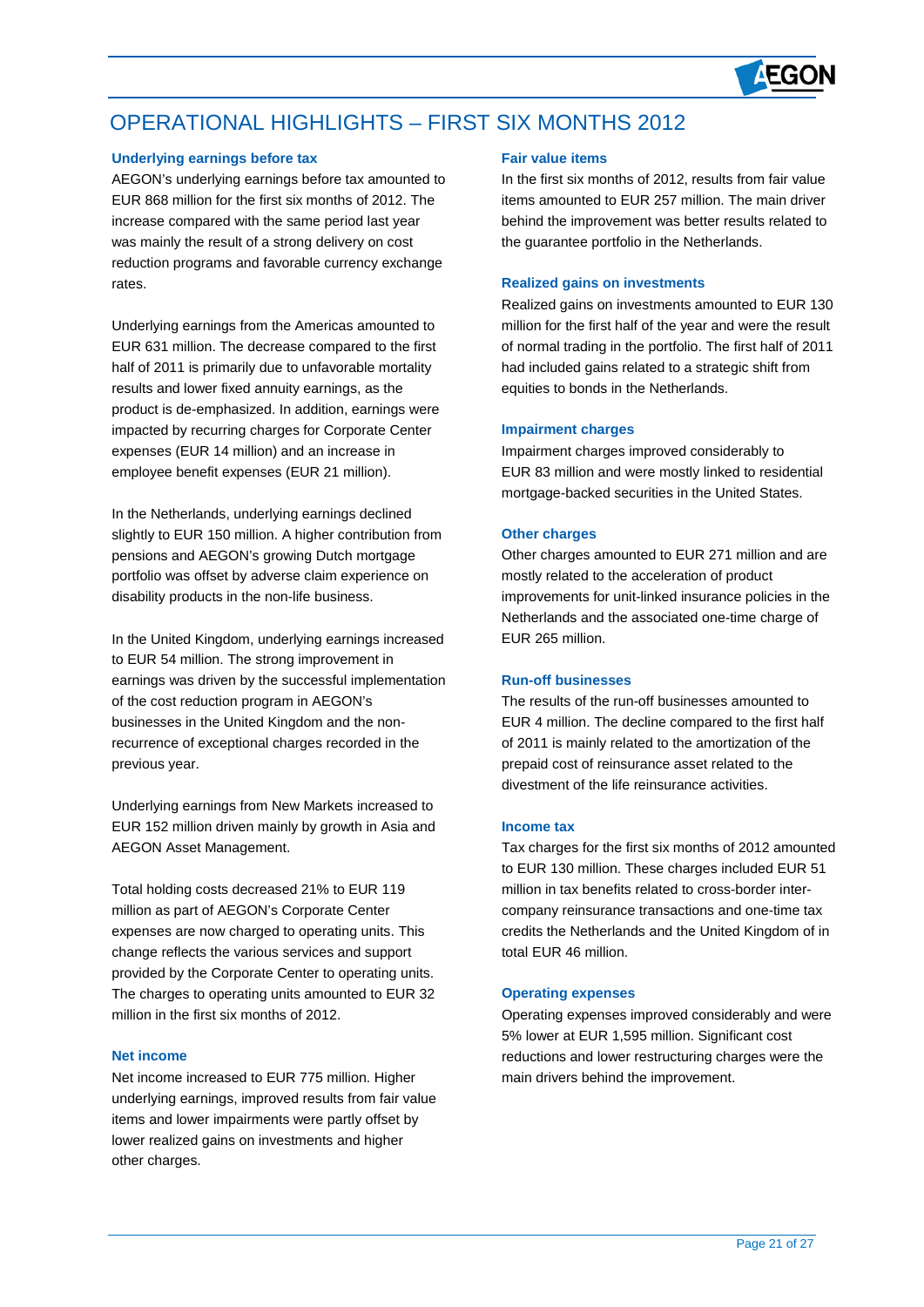

#### **Sales**

AEGON's total sales increased 26% to EUR 3.4 billion. New life sales declined as a result of lower production in the Netherlands, the United Kingdom and New Markets, partly offset by growth in the Americas. Substantial growth of gross deposits was mainly driven by higher pension deposits the Americas and strong asset management inflows. New premium production for accident and health insurance also increased, mainly driven by strong travel and supplemental health insurance sales in the United States.

#### **Market consistent value of new business**

Compared with the first six months of 2011, the value of new business declined 7% to EUR 242 million. A higher contribution from mortgage loans in the Netherlands and higher profitability in the annuity business in the United Kingdom was offset by the impact of lower interest rates on the value of new business in the Americas and New Markets.

#### **Revenue-generating investments**

Revenue-generating investments increased compared with the end of 2011 to EUR 452 billion. The increase was the result primarily of a strengthening of the US dollar against the euro, net inflows and the effect of higher equity markets on unit-linked and off balance sheet assets partly offset by outflows from run-off businesses and fixed annuities.

#### **Capital management**

At June 30, 2012, AEGON's core capital position, excluding revaluation reserves, amounted to EUR 18.5 billion, equivalent to 74.6% of the company's total capital base. AEGON is on track to reach a capital base ratio of at least 75% by the end of 2012.

Shareholders' equity increased to EUR 23 billion. The increase was a result of net income for the half of the year, an increase in the revaluation reserves and strengthening of the US dollar against the euro.

The revaluation reserves at June 30, 2012 increased to EUR 4.5 billion, mainly a reflection of lower interest rates. The foreign currency translation reserves increased, primarily the result of a strengthening of the US dollar against the euro.

Shareholders' equity per common share, excluding preference capital, amounted to EUR 10.91 at June 30, 2012.

Excess capital in the holding serves as a buffer. During the first half of the year, excess capital in the holding increased to EUR 1.6 billion, mainly the result of dividends received from operating units partly offset by operational expenses and dividends on preferred and common shares. During 2012, AEGON aims to maintain a buffer at the holding of at least EUR 750 million.

At June 30, 2012, AEGON's Insurance Group Directive (IGD) ratio amounted to 216%, a strong increase from the level of year-end 2011. Measured on a local solvency basis, the Risk Based Capital (RBC) ratio in the United States increased tot ~460%, while the Pillar I ratio in the United Kingdom declined to ~135% at June 30, 2012. The IGD ratio in the Netherlands increased substantially during the first six months of 2012 to ~265% as a result of a change in the yield curve to discount liabilities as prescribed by the Dutch Central Bank. This measure has added ~35 percentage points to the IGD ratio of the Dutch entity, equivalent to ~8 percentage points to the group IGD ratio.

#### **Cash flows**

AEGON's subsidiaries generated EUR 1,566 million in operational free cash flows during the first half of the year, including a positive market impact of EUR 1,022 million. Excluding market impact and onetime items, operational free cash flows amounted to EUR 701 million. Operational free cash flows represent distributable earnings generation of the business units. The impact of capital preservation initiatives is not included in the reported operational free cash flows. AEGON is on track to improve operational free cash flow from its 2010 normalized level of EUR 1.0-1.2 billion per annum by 30% by 2015.

In May, AEGON completed the sale of EUR 667 million of SAECURE 11 notes. The transaction included a USD 600 million tranche of USD denominated residential mortgage-backed securities (RMBS) placed with US investors. With this transaction, AEGON is further diversifying its RMBS investor base outside Europe.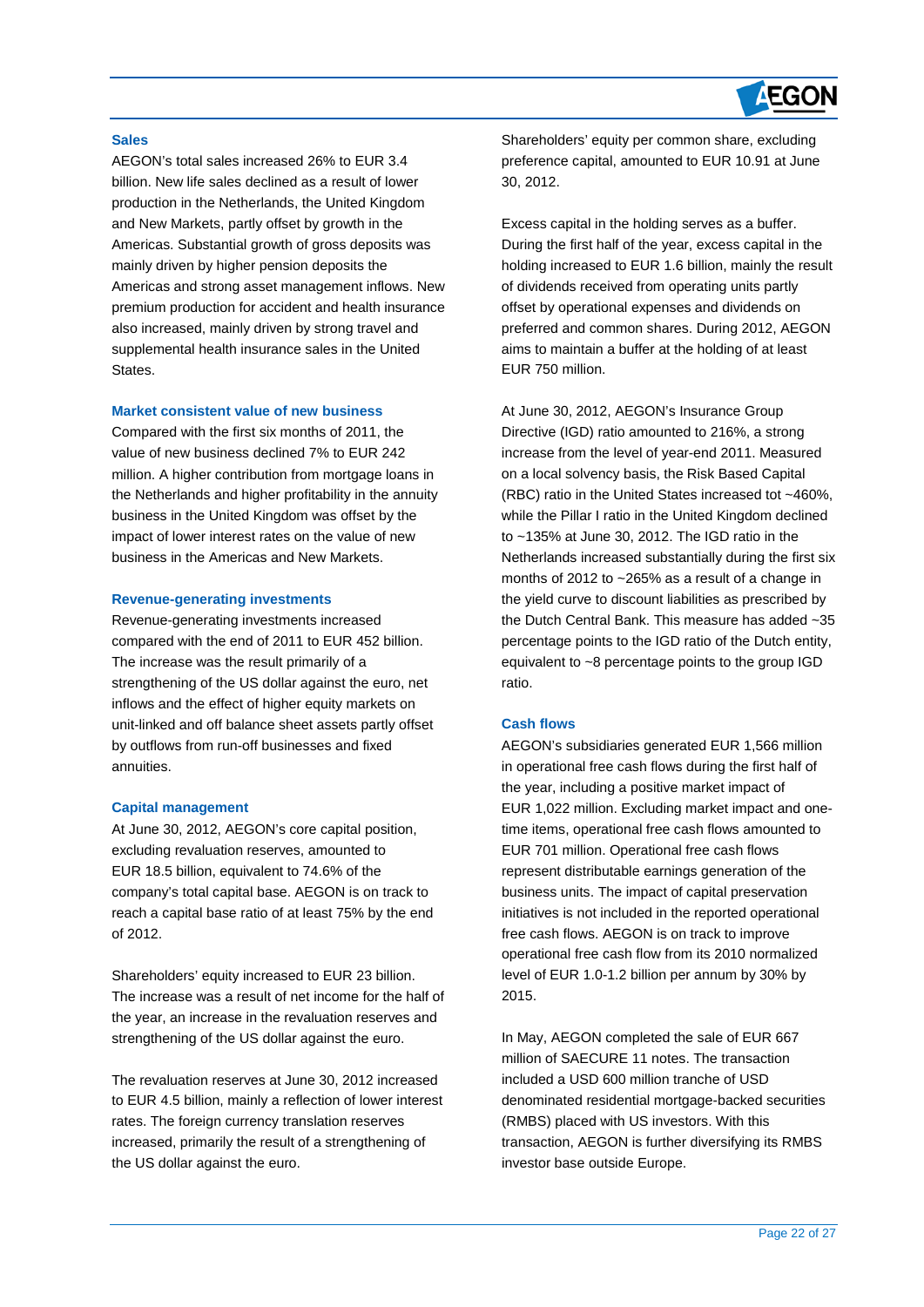

AEGON believes the successful placement is recognition by US investors that Dutch RMBS notes are regarded as high-quality and that AEGON's SAECURE program is acknowledged as a top-tier program in the Dutch RMBS market. The net proceeds will be used to refinance part of the existing Dutch mortgage loan portfolio of AEGON.

In July, AEGON issued EUR 500 million in senior unsecured notes. The notes were issued under AEGON's USD 6 billion debt issuance program at a price of 99.712%, and carry a coupon of 3.00%. Net proceeds from this issuance will be used for general corporate purposes and the redemption of short-term debt.

#### **Interim dividend**

The 2012 interim dividend amounts to EUR 0.10 per common share. The interim dividend will be paid in cash or stock at the election of the shareholder. The value of the stock dividend will be approximately equal to the cash dividend.

AEGON shares will be quoted ex-dividend on August 16, 2012. The record date is August 20, 2012. The election period for shareholders will run from August 22 up to and including September 7, 2012. The stock fraction will be based on the average share price on Euronext Amsterdam from September 3 through September 7, 2012. The stock dividend ratio will be announced on September 7, 2012 after closing of Euronext Amsterdam. The dividend will be payable as of September 14, 2012.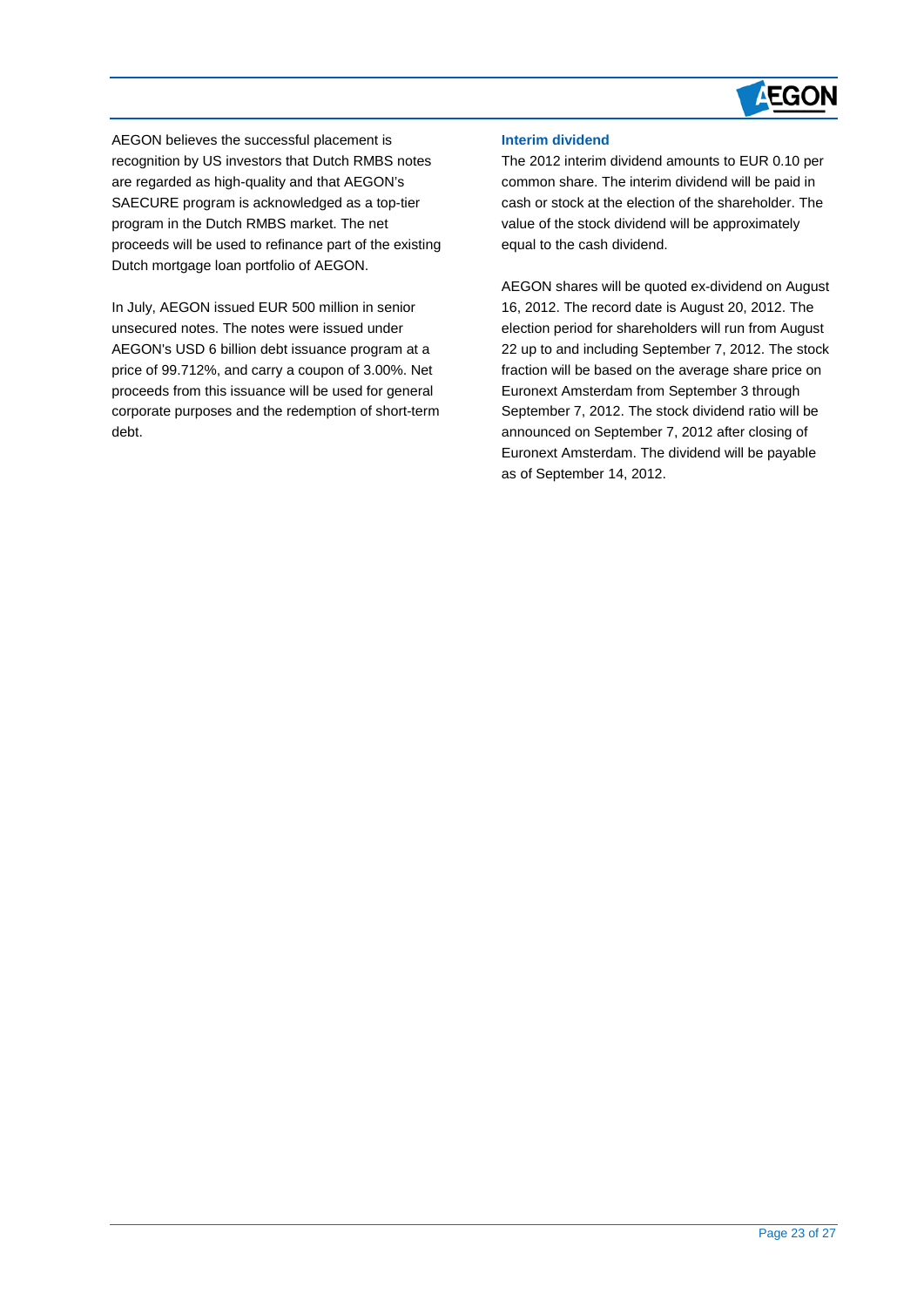

## **FINANCIAL OVERVIEW, 2012 YEAR-TO-DATE GEOGRAPHICALLYc)**

|                                                    |          |                |         |                | Holding,              |                |
|----------------------------------------------------|----------|----------------|---------|----------------|-----------------------|----------------|
|                                                    |          | <b>The</b>     | United  | <b>New</b>     | other<br>activities & |                |
| <b>EUR millions</b>                                | Americas | Netherlands    | Kingdom | <b>Markets</b> | eliminations          | Total          |
|                                                    |          |                |         |                |                       |                |
| Underlying earnings before tax by line of business |          |                |         |                |                       |                |
| Life                                               | 252      | 107            | 37      | 66             |                       | 462            |
| Individual savings and retirement products         | 245      |                |         | (7)            |                       | 238            |
| Pensions                                           | 130      | 46             | 19      |                |                       | 196            |
| Non-life                                           |          | (16)           |         | 23             |                       | $\overline{7}$ |
| <b>Distribution</b>                                |          | 11             | (1)     |                |                       | 10             |
| Asset Management                                   |          |                |         | 52             |                       | 52             |
| Other                                              |          |                |         |                | (119)                 | (119)          |
| Associates                                         | 4        | $\overline{2}$ | (1)     | 17             |                       | 22             |
| Underlying earnings before tax                     | 631      | 150            | 54      | 152            | (119)                 | 868            |
| Fair value items                                   | (15)     | 195            | (3)     | (5)            | 85                    | 257            |
| Realized gains / (losses) on investments           | 63       | 28             | 34      | 5              |                       | 130            |
| Impairment charges                                 | (69)     | (6)            |         | (4)            | (4)                   | (83)           |
| Other income / (charges)                           | (2)      | (269)          | 19      | (18)           | (1)                   | (271)          |
| Run-off businesses                                 | 4        |                |         |                |                       | 4              |
| Income before tax                                  | 612      | 98             | 104     | 130            | (39)                  | 905            |
| Income tax                                         | (118)    | 15             | (9)     | (45)           | 27                    | (130)          |
| Net income                                         | 494      | 113            | 95      | 85             | (12)                  | 775            |
| Net underlying earnings                            | 458      | 119            | 71      | 103            | (86)                  | 665            |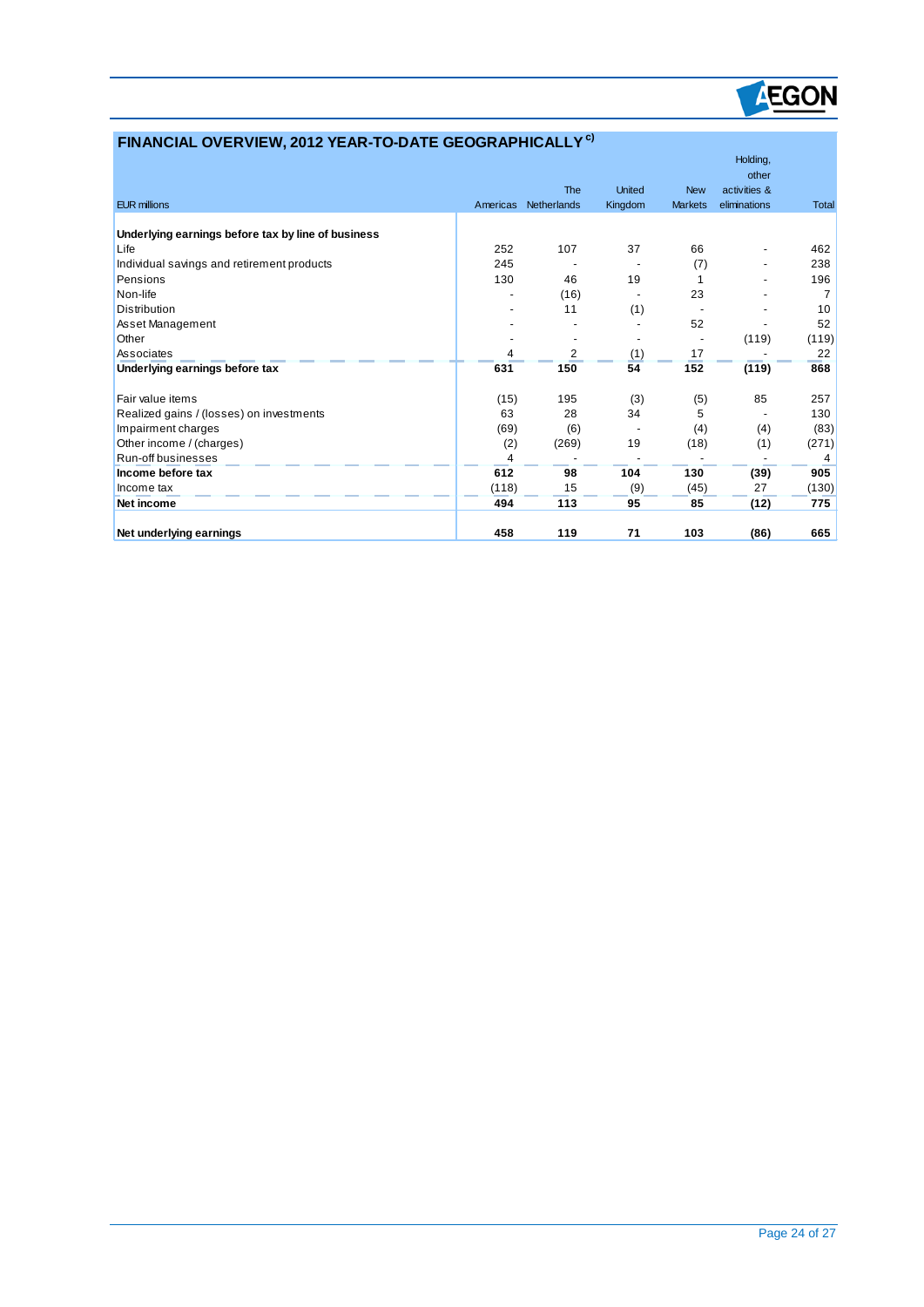

**Notes:**

<sup>1)</sup> For segment reporting purposes underlying earnings before tax, net underlying earnings, commissions and expenses, operating expenses, income tax including associated companies, income before tax including associated companies and market consistent value of new business are calculated by consolidating on a proportionate basis the revenues and expenses of certain of AEGON's associated companies in Spain, India, Brazil and Mexico. AEGON believes that AEGON's non-IFRS measures provide meaningful information about the underlying operating results of its business including insight into the financial measures that AEGON's senior management uses in managing its business. Among other things AEGON's senior management is compensated based in part on AEGON's results against targets using the non-IFRS measures presented here. While other insurers in AEGON's peer group present substantially similar non-IFRS measures, the non-IFRS measures presented in this document may nevertheless differ from the non-IFRS measures presented by other insurers. There is no standardized meaning to these measures under IFRS or any other recognized set of accounting standards and readers are cautioned to consider carefully the different ways in which AEGON and its peers present similar information before comparing them.

AEGON believes the non-IFRS measures shown herein, when read together with AEGON's reported IFRS financial statements, provide meaningful supplemental information for the investing public to evaluate AEGON's business after eliminating the impact of current IFRS accounting policies for financial instruments and insurance contracts, which embed a number of accounting policy alternatives that companies may select in presenting their results (i.e. companies can use different local GAAPs) and that can make the comparability from period to period difficult.

For a definition of underlying earnings and the reconciliation from underlying earnings before tax to income before tax, reference is made to Note 3 "Segment information" of AEGON's Condensed consolidated interim financial statements.

- $^{2)}$  Net income refers to net income attributable to equity holders of AEGON N.V. and non-controlling interest.
- $3$  Sales is defined as new recurring premiums plus 1/10 of single premiums plus 1/10 of gross deposits plus new premium production accident and health plus new premium production general insurance.
- 4) The present value, at point of sale, of all cashflows for new business written during the reporting period, calculated using approximate point of sale economics assumptions. Market consistent value of new business is calculated using a risk neutral approach, ignoring the investment returns expected to be earned in the future in excess of risk free rates (swap curves), with the exeption of an allowance for liquidity premium. The market consistent value of new business is calculated on a post tax basis, after allowing for the time value financial options and guarentees, a market value margin for non-hedgeable financial and non-financial risks and the costs of non-hedgeable stranded capital.
- $^{5)}$  Return on equity is calculated by dividing the net underlying earnings after cost of leverage by the average shareholders' equity excluding the preferred shares and the revaluation reserve.
- $^{6)}$  Capital securities that are denominated in foreign currencies are, for purposes of calculating the capital base ratio, revalued to the period-end exchange rate. All ratios exclude AEGON's revaluation reserve.
- $^\eta$  Included in other income/(charges) are charges made to policyholders with respect to income tax in the United Kingdom.
- 8) Includes production on investment contracts without a discretionary participation feature of which the proceeds are not recognized as revenues but are directly added to AEGON's investment contract liabilities.
- $9$  APE = recurring premium + 1/10 single premium.
- <sup>10)</sup> PVNBP: Present value of new business premiums (PVNBP) is the premiums for the new business sold during the reporting period, projected using assumptions and projection periods that are consistent with those used to calculate the market consistent value of new business, discounted back to point of sale using the swap curve (plus liquidity premium where applicable).

<sup>11)</sup> Reconciliation of operating expenses, used for segment reporting, to AEGON's IFRS based operating expenses. Q2 2012 YTD 2012

| Employee expenses                        | 529 | 1,033 |
|------------------------------------------|-----|-------|
| Administrative expenses                  | 272 | 534   |
| Operating expenses for IFRS reporting    | 801 | 1.567 |
| Operating expenses related to associates | 13  | 28    |
| Operating expenses in earnings release   | 814 | 1.595 |
|                                          |     |       |

<sup>12)</sup> New life sales, gross deposits and net deposits data include results of AEGON's associated companies in Spain, India, Brazil and Mexico which are consolidated on a proportionate basis.

- <sup>13)</sup> Operational free cash flow reflect the sum of the return on free surplus, earnings on in-force business, release of required surplus on in-force business reduced by new business first year strain and required surplus on new business. Refer to AEGON's Embedded Value 2011 report for further details.
- a) The calculation of the IGD (Insurance Group Directive) capital surplus and ratio are based on Solvency I capital requirements on IFRS for entities within the EU (Pillar 1 for AEGON UK), and local regulatory solvency measurements for non-EU entities. Specifically, required capital for the life insurance companies in the US is calculated as two times the upper end of the Company Action Level range (200%) as applied by the National Association of Insurance Commissioners in the US. The calculation of the IGD ratio excludes the available and required capital of the UK With-Profit funds. In the UK solvency surplus calculation the local regulator only allows the available capital number of the With-Profit funds included in overall local available capital to be equal to the amount of With-Profit funds' required capital.
- b) The results in this release are unaudited.
- c) The comparative 2011 figures have been revised to reflect changes in AEGON's organization. Businesses in Asia, which were previously managed by AEGON Americas, are included in the Asia line of business within the New Markets segment. This revision in financial reporting reflects changes in management of the organization, as AEGON's Asian operations are now managed from the company's regional head office in Hong Kong.

#### **Currencies**

Income statement items: average rate 1 EUR = USD 1.2962 (2011: USD 1.4025).

Income statement items: average rate 1 EUR = GBP 0.8217 (2011: GBP 0.8670).

Balance sheet items: closing rate 1 EUR = USD 1.2691 (2011: USD 1.4499; year-end 2011: USD 1.2982).

Balance sheet items: closing rate 1 EUR = GBP 0.8091 (2011: GBP 0.9031; year-end 2011: GBP 0.8353).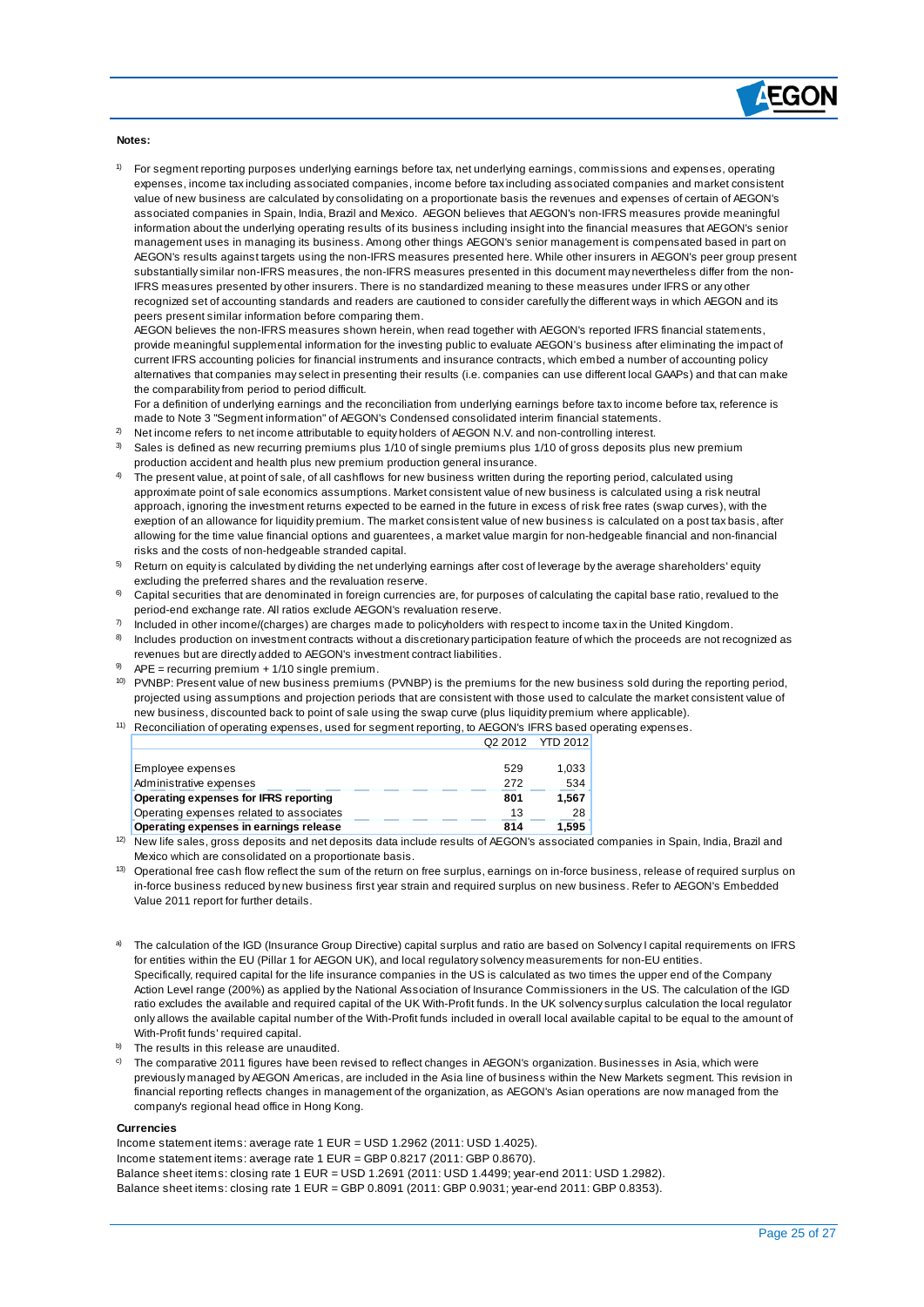

# ADDITIONAL INFORMATION

#### **The Hague, August 9, 2012**

#### **Media conference call**

 $7:45$  a.m. CFT Podcast available after the call on [www.aegon.com](http://www.aegon.com/)

#### **Analyst & investor conference call**

9:00 a.m. CET Audio webcast o[n www.aegon.com](http://www.aegon.com/)

#### **Dial-in numbers**

United States: +1 480 629 9673 United Kingdom: +44 207 153 2027 The Netherlands: +31 45 631 6902

Two hours after the conference call, a replay will be available on www.aegon.com.

#### **Supplements**

AEGON's Q2 2012 Financial Supplement and Condensed Consolidated Interim Financial Statements are available o[n www.aegon.com.](http://www.aegon.com/)

#### **About AEGON**

As an international life insurance, pensions and asset management company based in The Hague, AEGON has businesses in over twenty markets in the Americas, Europe and Asia. AEGON companies employ approximately 25,000 people and have nearly 47 million customers across the globe.

| Key figures - EUR                                 | Q <sub>2</sub> 2012 | Full year 2011 |
|---------------------------------------------------|---------------------|----------------|
| Underlying earnings before tax                    | 443 million         | 1.5 billion    |
| New life sales                                    | 428 million         | 1.8 billion    |
| Gross deposits                                    | 9.8 billion         | 32 billion     |
| Revenue-generating investments<br>(end of period) | 452 billion         | 424 billion    |

#### **Contact information**

**Media Relations: Greg Tucker** + 31 (0) 70 344 8956 [gcc-ir@aegon.com](mailto:gcc-ir@aegon.com)

#### **Investor Relations:**

Willem van den Berg + 31 (0) 70 344 8305 [ir@aegon.com](mailto:ir@aegon.com)

**www.aegon.com**